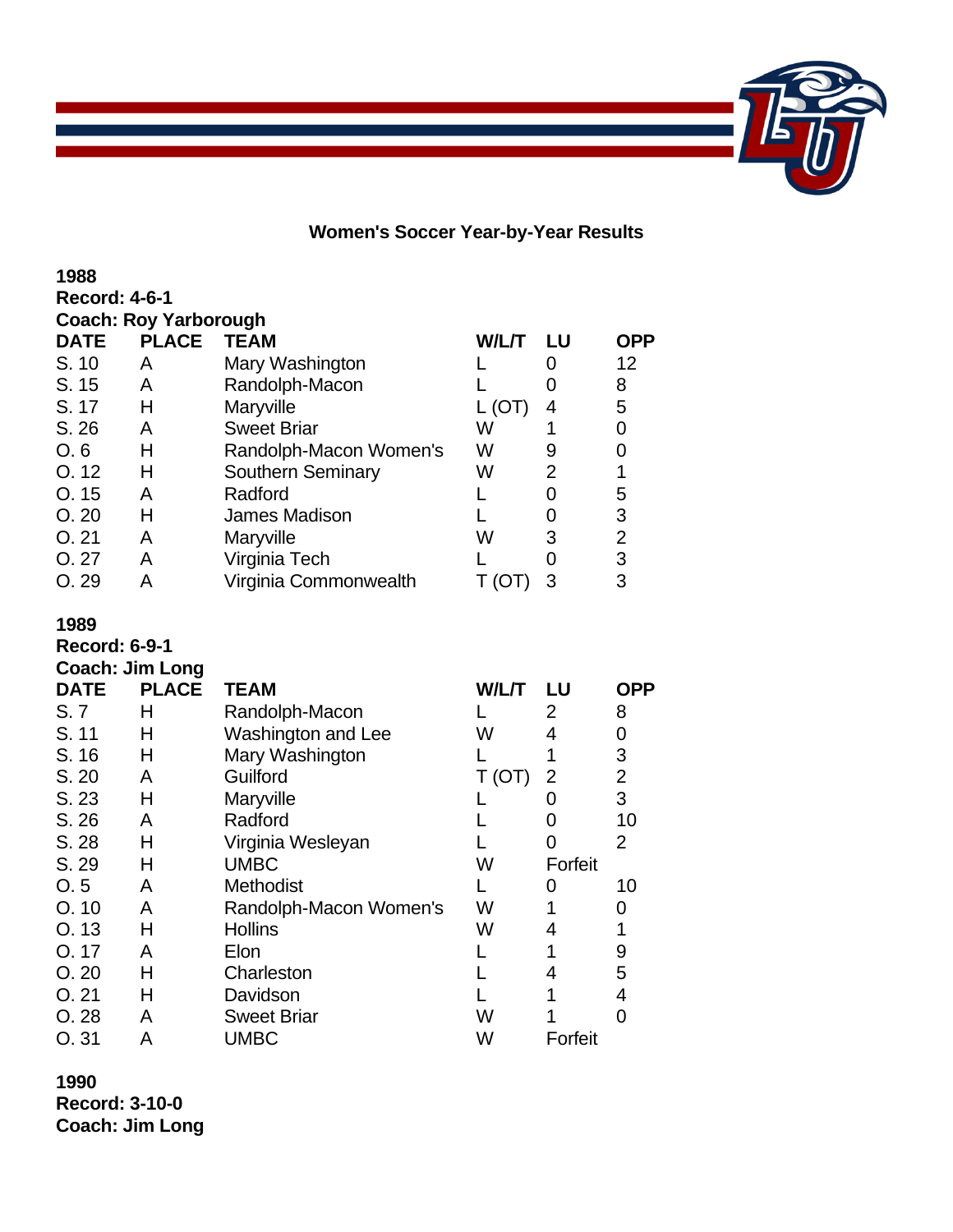| <b>DATE</b> | <b>PLACE</b> | <b>TEAM</b>              | W/L/T | LU | OPP |
|-------------|--------------|--------------------------|-------|----|-----|
| S.4         | н            | Ferrum                   | w     | 6  |     |
| S.8         | Н            | University of the South  | (OT)  | 2  | 3   |
| S. 14       | A            | Charleston               |       |    | 3   |
| S. 20       | A            | <b>UMBC</b>              |       |    | 4   |
| S. 21       | A            | Roanoke                  |       |    | 3   |
| S. 25       | н            | James Madison            |       |    |     |
| S. 29       | н            | Vanderbilt               |       |    |     |
| O, 6        | A            | Virginia Wesleyan        |       |    | 2   |
| O.12        | A            | Tusculum                 |       |    | 4   |
| O.13        | A            | Maryville                |       |    | 4   |
| O.14        | A            | Tusculum                 | W     | 3  | 0   |
| O.24        | Н            | <b>Southern Seminary</b> | W     | 6  | 2   |
| O. 27       | н            | Davidson                 |       |    | 3   |

## **1991**

**Record: 4-6-2**

| <b>Coach: Jim Long</b> |              |                          |                        |    |            |  |  |
|------------------------|--------------|--------------------------|------------------------|----|------------|--|--|
| <b>DATE</b>            | <b>PLACE</b> | <b>TEAM</b>              | <b>W/L/T</b>           | LU | <b>OPP</b> |  |  |
| S. 7                   | A            | Trinity                  | W                      | 8  | 0          |  |  |
| S. 14                  | Н            | Virginia Wesleyan        | (OT)                   | 2  | 2          |  |  |
| S. 17                  | A            | Greensboro               |                        |    |            |  |  |
| S. 19                  | Н            | Tusculum                 |                        |    | 2          |  |  |
| S. 24                  | A            | <b>Southern Seminary</b> | W                      | 5  | O          |  |  |
| S. 30                  | A            | Randolph-Macon Women's   | W                      | 8  | O          |  |  |
| O.9                    | н            | <b>Sweet Briar</b>       | $\left(  \cup \right)$ |    | 0          |  |  |
| O.14                   | Н            | Carson-Newman            | W                      | 5  | 2          |  |  |
| O. 19                  | н            | Roanoke                  |                        |    | 4          |  |  |
| O.22                   | н            | Shenandoah               |                        |    |            |  |  |
| O.26                   | A            | Davidson                 |                        |    | 5          |  |  |
| N. 2                   |              | Maryville                |                        |    |            |  |  |

# **1992**

**Record: 4-7-0**

**Big South: 1-4-0 Coach: Kerry St. John**

| <b>DATE</b> | <b>PLACE</b> | <b>TEAM</b>            | W/L/T | LU | <b>OPP</b> |
|-------------|--------------|------------------------|-------|----|------------|
| S. 12       | н            | Davidson               |       |    | 4          |
| S. 16       | А            | Greensboro*            | w     |    | 0          |
| S. 19       | Н            | Washington & Jefferson | W     |    | 0          |
| S.26        | Α            | Campbell *             |       |    | 5          |
| O.3         | н            | <b>UNC Asheville *</b> | W     |    |            |
| O.9         | А            | UMBC <sup>*</sup>      |       |    | 6          |
| O.16        | А            | Roanoke                |       |    |            |
| O.23        | А            | <b>High Point</b>      | W     | 2  |            |
| O.28        | А            | Shenandoah             |       |    | 3          |
| O.30        | H            | Radford *              |       |    | 9          |
| N. 6        |              | Towson State #         |       |    | 3          |

\* Big South Conference Game

# Big South Tournament Game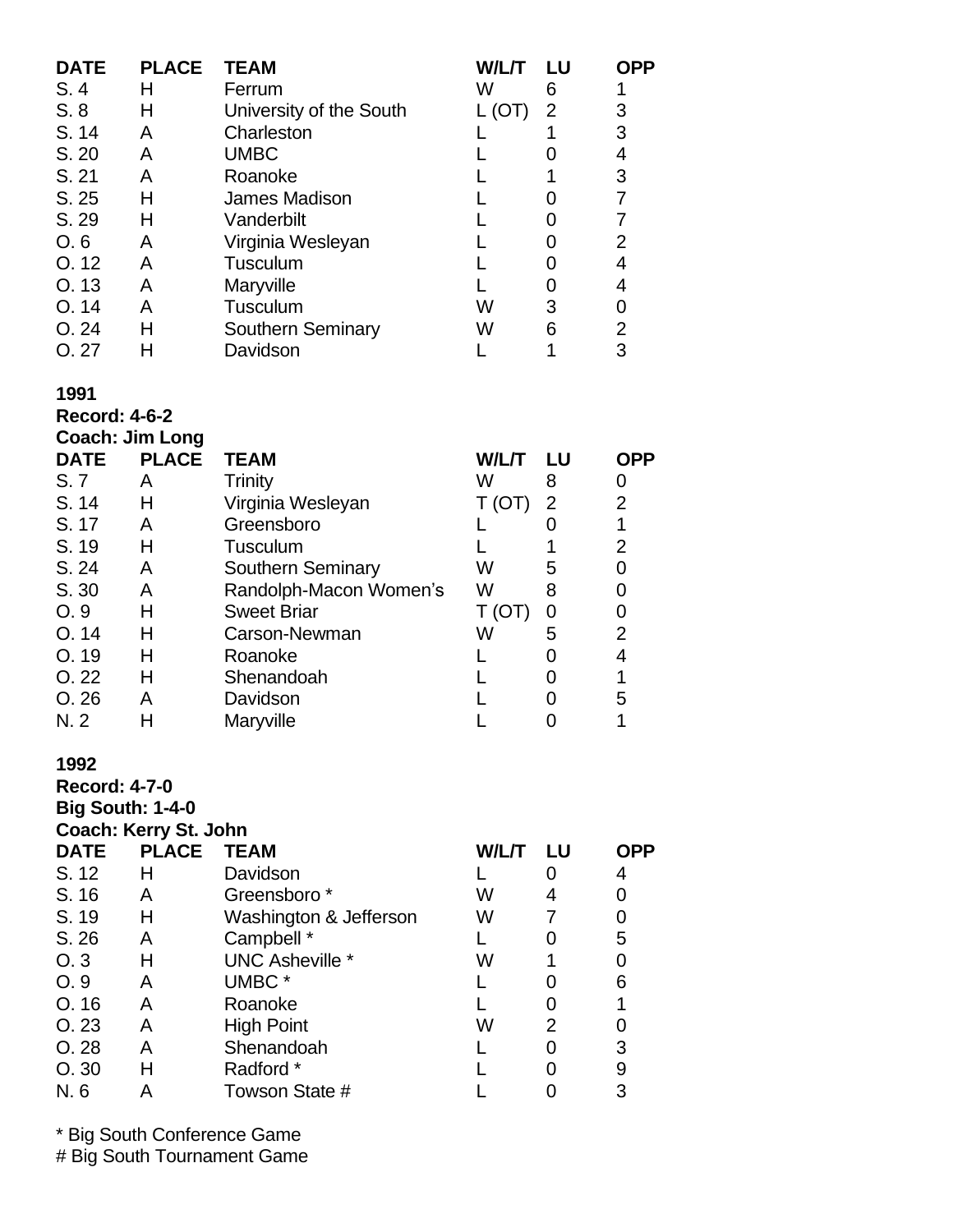| 1993                  |                       |                         |         |                |                |  |  |  |
|-----------------------|-----------------------|-------------------------|---------|----------------|----------------|--|--|--|
| <b>Record: 1-12-1</b> |                       |                         |         |                |                |  |  |  |
|                       | Big South: 0-6-0      |                         |         |                |                |  |  |  |
|                       | Coach: Kerry St. John |                         |         |                |                |  |  |  |
| <b>DATE</b>           | <b>PLACE</b>          | <b>TEAM</b>             | W/L/T   | LU             | OPP            |  |  |  |
| S.6                   | Н                     | Virginia Tech           |         | 3              | 4              |  |  |  |
| S. 10                 | н                     | <b>UNC Greensboro</b> * |         | 0              | 9              |  |  |  |
| S. 14                 | Н                     | <b>High Point</b>       |         |                | 3              |  |  |  |
| S. 18                 | A                     | Charleston Southern *   |         |                | 4              |  |  |  |
| S. 21                 | A                     | Radford *               |         | 0              | 3              |  |  |  |
| S.25                  | н                     | UMBC *                  |         | 0              | 8              |  |  |  |
| S. 28                 | н                     | American                |         | 2              | 8              |  |  |  |
| O.2                   | A                     | Davidson                |         | 0              | 6              |  |  |  |
| O.5                   | Н                     | Campbell *              |         |                | 6              |  |  |  |
| O. 8                  | A                     | Mt. Saint Mary's        | (VCT) W | 3              | $\overline{2}$ |  |  |  |
| O.9                   | A                     | St. Francis (Pa.)       |         | 2              | 5              |  |  |  |
| O. 12                 | A                     | Towson State *          |         |                | 3              |  |  |  |
| O.20                  | A                     | <b>UNC Asheville #</b>  | (O)     |                | 2              |  |  |  |
| N. 6                  |                       | Kutztown                | (OI)    | $\overline{2}$ | 2              |  |  |  |

# Big South Tournament Game

### **1994**

**Record: 5-10-0 Big South: 1-5-0**

**Coach: Ken Perkins**

| <b>DATE</b> | <b>PLACE</b> | <b>TEAM</b>            | W/L/T | LU | <b>OPP</b> |
|-------------|--------------|------------------------|-------|----|------------|
| S.3         | н            | <b>UNC Charlotte</b>   |       | O  | 5          |
| S.6         | A            | Virginia Tech          |       |    | 4          |
| S. 10       | Н            | Mount St. Mary's       | W     | 2  |            |
| S. 13       | н            | UMBC <sup>*</sup>      |       |    |            |
| S. 17       | н            | Towson State *         |       | 2  | 5          |
| S. 19       | A            | <b>UNC Greensboro*</b> |       | O  | 7          |
| S. 24       | A            | East Carolina          | W     | 5  | 4          |
| S. 28       | A            | Georgetown             |       |    | 4          |
| O.8         | н            | St. Francis            | W     | 3  | 1          |
| O.10        | A            | <b>High Point</b>      |       |    | 2          |
| O.13        | н            | Radford *              |       |    |            |
| O.15        | н            | <b>UNC Asheville *</b> | W (OT |    | 0          |
| O.22        | Н            | Charleston Southern *  |       |    | 2          |
| O.26        | A            | <b>Robert Morris</b>   | W     | 8  |            |
| O.29        | H            | <b>UNC Wilmington</b>  |       |    |            |

\* Big South Conference Game

**1995 Record: 4-12-0 Big South: 0-5-0 Coach: Ken Perkins**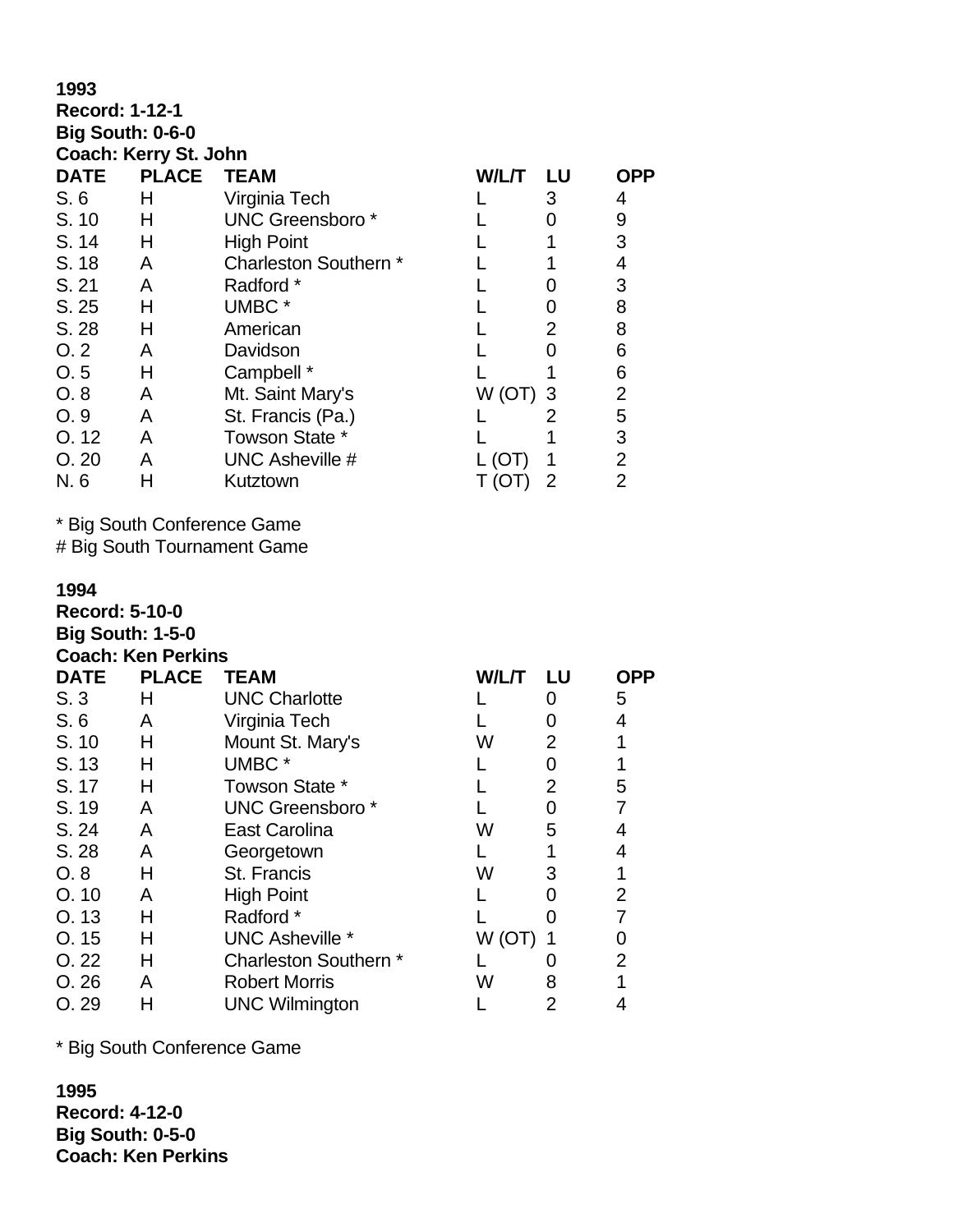| <b>DATE</b> | <b>PLACE</b> | <b>TEAM</b>              | W/L/T | LU | OPP            |
|-------------|--------------|--------------------------|-------|----|----------------|
| S.2         | н            | Elon                     | W     | 2  | 0              |
| S.4         | н            | <b>Appalachian State</b> |       |    | $\overline{2}$ |
| S. 7        | н            | UMBC <sup>*</sup>        |       |    | 5              |
| S.9         | Н            | Virginia Commonwealth    | (OT)  | 2  | 3              |
| S. 11       | A            | Furman                   |       |    | 1              |
| S. 14       | A            | <b>UNC Wilmington</b>    |       |    | 2              |
| S. 16       | н            | <b>East Carolina</b>     |       |    | 2              |
| S. 21       | н            | Georgetown               | W     |    | 0              |
| S. 23       | н            | <b>UNC Asheville *</b>   |       | O  | 2              |
| S. 29       | A            | St. Francis              | W     | 2  |                |
| O.6         | A            | Virginia Commonwealth    |       |    |                |
| O.10        | н            | <b>UNC Greensboro*</b>   |       |    | 4              |
| O.14        | A            | Charleston Southern *    |       |    |                |
| 0.17        | A            | Radford *                |       |    | 3              |
| O.21        | A            | Mt. Saint Mary's         | W     | З  | 2              |
| N. 2        | Α            | UMBC#                    |       |    | 2              |

# Big South Tournament Game

# **1996**

| <b>Record: 2-14-0</b> |                                                      |                         |       |                |                |  |  |  |  |
|-----------------------|------------------------------------------------------|-------------------------|-------|----------------|----------------|--|--|--|--|
|                       | <b>Big South: 0-5-0</b><br><b>Coach: Ken Perkins</b> |                         |       |                |                |  |  |  |  |
| <b>DATE</b>           | <b>PLACE</b>                                         | <b>TEAM</b>             | W/L/T | LU             | OPP            |  |  |  |  |
| A. 30                 | Н                                                    | Richmond                |       | O              | 3              |  |  |  |  |
| S.7                   | A                                                    | UMBC <sup>*</sup>       |       | O              | 1              |  |  |  |  |
| S.9                   | A                                                    | Howard                  | W     | 4              | 2              |  |  |  |  |
| S. 11                 | A                                                    | East Carolina           |       | O              | 3              |  |  |  |  |
| S. 14                 | н                                                    | St. Francis             | W     | $\overline{2}$ | 0              |  |  |  |  |
| S. 17                 | A                                                    | Georgetown              |       | 0              | 5              |  |  |  |  |
| S. 21                 | A                                                    | Wofford                 |       | 0              | 2              |  |  |  |  |
| S. 22                 | A                                                    | Furman                  |       | 0              | 3              |  |  |  |  |
| S. 28                 | A                                                    | Elon                    |       | 0              | 4              |  |  |  |  |
| S. 30                 | н                                                    | Radford *               |       | 0              | 6              |  |  |  |  |
| O.12                  | н                                                    | UNC Asheville *         |       | 0              | $\overline{2}$ |  |  |  |  |
| O. 19                 | н                                                    | Charleston Southern *   |       | O              | 1              |  |  |  |  |
| O.23                  | A                                                    | <b>UNC Greensboro</b> * |       | 0              | 5              |  |  |  |  |
| O.26                  | н                                                    | <b>Lincoln Memorial</b> |       | O              |                |  |  |  |  |
| N. 1                  | Н                                                    | Virginia Commonwealth   |       | O              | 2              |  |  |  |  |
| N. 11                 | Α                                                    | UMBC#                   |       |                | 3              |  |  |  |  |

\* Big South Conference Game # Big South Tournament Game

**1997 Record: 6-13-0 Big South: 0-5-0 Coach: James Price**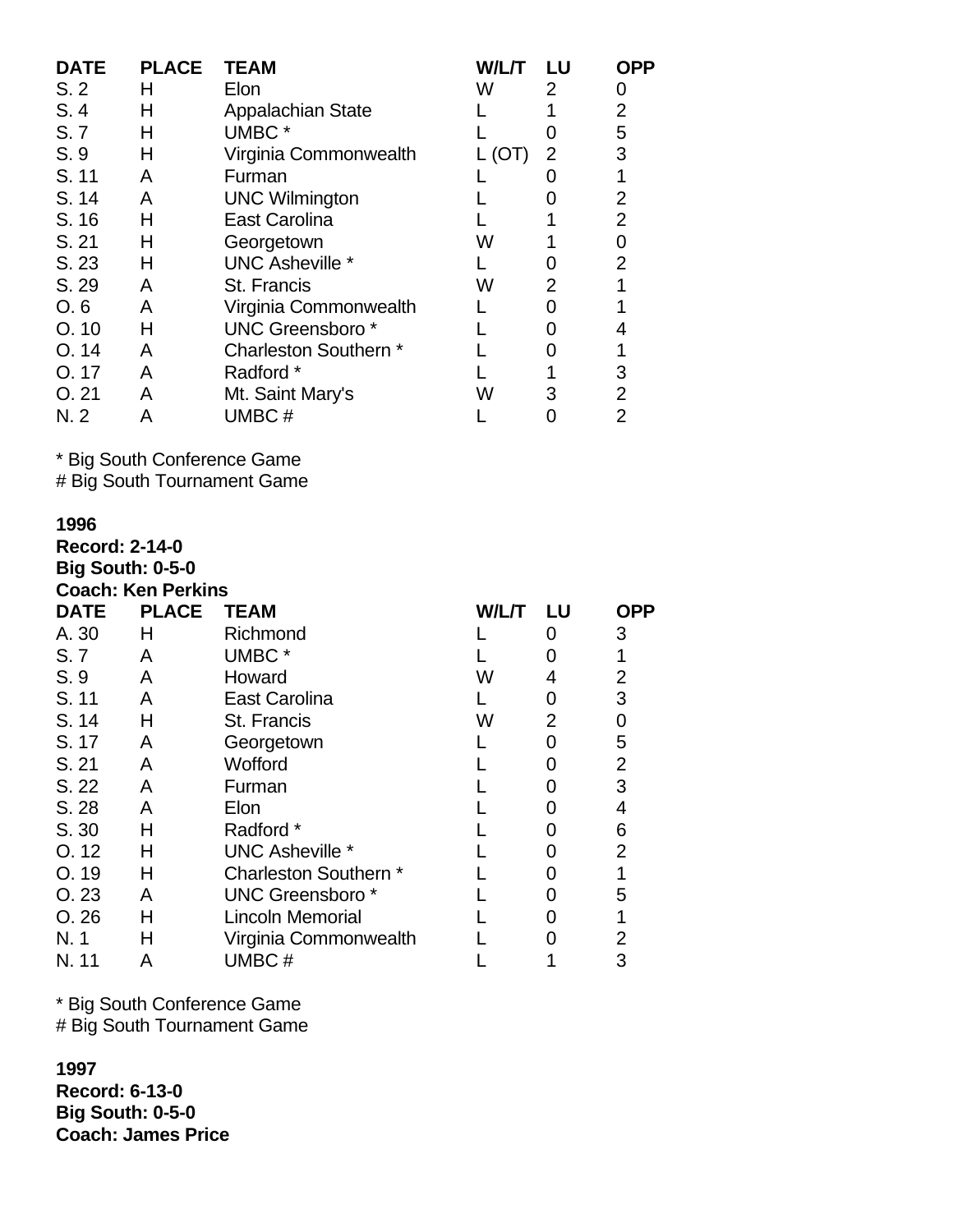| <b>DATE</b> | <b>PLACE</b> | <b>TEAM</b>            | W/L/T  | LU             | <b>OPP</b>     |
|-------------|--------------|------------------------|--------|----------------|----------------|
| A. 30       | A            | East Carolina          | W      |                | Ω              |
| S.1         | н            | Elon                   |        | 0              |                |
| S.3         | A            | Richmond               |        | 0              | 4              |
| S.6         | н            | Appalachian State      |        |                | 4              |
| S. 9        | н            | Howard                 | W      |                | 2              |
| S. 13       | н            | UMBC <sup>*</sup>      |        |                | 3              |
| S. 17       | Н            | <b>High Point</b>      | W      | 3              | 1              |
| S. 20       | A            | <b>UNC Wilmington</b>  |        |                | 5              |
| S. 24       | A            | Virginia Commonwealth  | W      |                | 0              |
| S. 27       | A            | <b>UNC Asheville *</b> |        | O)             | $\overline{2}$ |
| O.1         | Н            | Furman                 | L (OT) | 0              |                |
| O.4         | н            | <b>Kent State</b>      | W      | 3              | 0              |
| O.8         | н            | Radford *              |        | 0              |                |
| O.11        | A            | South Alabama *        |        | 0              | 3              |
| O. 18       | A            | Charleston Southern *  |        |                | 2              |
| O.24        | н            | Wofford                |        | 2              | 4              |
| O.25        | н            | Lenoir-Rhyne           | W      | $\overline{2}$ | 0              |
| O.30        | A            | Appalachian State      |        | ი              | 4              |
| N. 6        | Α            | UMBC#                  |        |                | 4              |

# Big South Tournament Game

### **1998**

**Record: 3-12-3 Big South: 0-5-0**

|      | <b>Coach: James Price</b> |
|------|---------------------------|
| DATE | DI ACE TI                 |

| <b>DATE</b> | <b>PLACE</b> | <b>TEAM</b>                                           | W/L/T      | LU                | <b>OPP</b>     |
|-------------|--------------|-------------------------------------------------------|------------|-------------------|----------------|
| S.4         | A            | <b>Kent State</b>                                     | L(OT)      | 1                 | 2              |
| S.5         | A            | Youngstown State                                      | W          | 4                 | $\overline{2}$ |
| S. 9        | Н            | Virginia Commonwealth                                 | L (20T) 2  |                   | 3              |
| S. 11       | N            | Georgia State ^                                       |            |                   | 5              |
| S. 12       | N            | Buffalo ^                                             |            | $\mathbf{\Omega}$ | 5              |
| S. 15       | A            | Appalachian State                                     |            |                   | 3              |
| S. 19       | A            | Elon                                                  |            | 0                 | 1              |
| S. 25       | Н            | <b>Sweet Briar</b>                                    | W          | 8                 | $\overline{2}$ |
| S.28        | н            | Charleston Southern *                                 |            | O                 | $\overline{2}$ |
| S. 30       | Н            | <b>High Point</b>                                     | $T(2OT)$ 0 |                   | 0              |
| O.3         | A            | Lenoir-Rhyne                                          | T (2OT) 1  |                   | 1              |
| O.8         | н            | South Alabama *                                       |            |                   | 5              |
| O.10        | Н            | <b>UNC Wilmington</b>                                 |            | 0                 | 5              |
| O.14        | A            | Howard *                                              | L(OT)      |                   | $\overline{2}$ |
| O.21        | A            | Radford *                                             |            |                   | 3              |
| O.24        | н            | UNC Asheville *                                       |            | $\mathcal{O}$     | 3              |
| O.27        | н            | Pfeiffer                                              | W          | 3                 | 1              |
| N. 5        | н            | Charleston Southern #<br>(CSU wins 4-1 penalty kicks) | T (20T) 2  |                   | 2              |

^ Furman Tournament

\* Big South Conference Game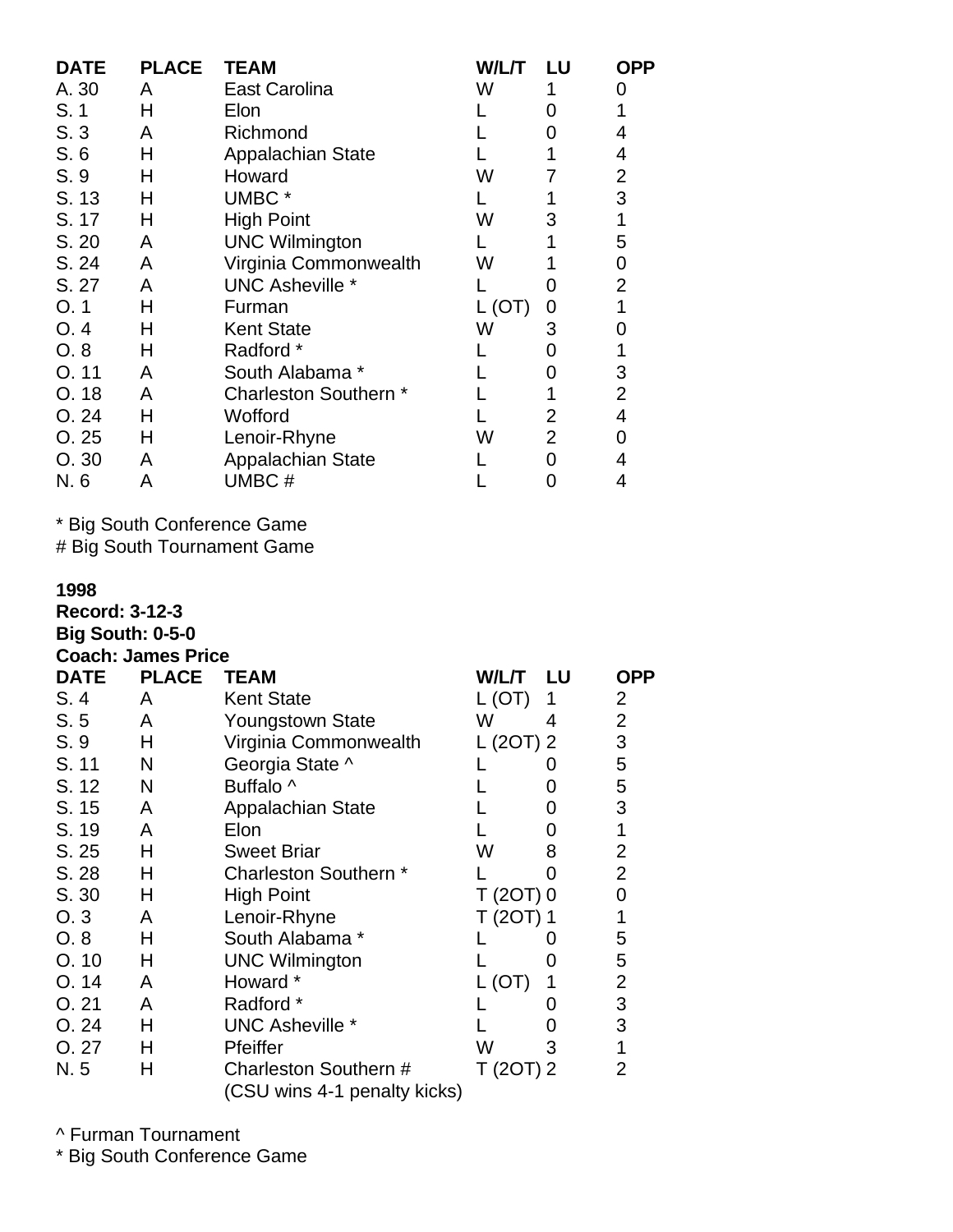# # Big South Tournament Game

| 1999                    |                           |                             |            |                |                |
|-------------------------|---------------------------|-----------------------------|------------|----------------|----------------|
| <b>Record: 10-9-0</b>   |                           |                             |            |                |                |
| <b>Big South: 3-3-0</b> |                           |                             |            |                |                |
|                         | <b>Coach: James Price</b> |                             |            |                |                |
| <b>DATE</b>             | <b>PLACE</b>              | <b>TEAM</b>                 | W/L/T      | LU             | <b>OPP</b>     |
| A. 28                   | н                         | Lenoir-Rhyne                | W          | 5              | 1              |
| S.1                     | A                         | Virginia Tech               |            | $\overline{2}$ | 6              |
| S.4                     | A                         | <b>UNC Asheville *</b>      | W          | 1              | 0              |
| S. 10                   | N                         | Marshall ^                  |            | 0              | 1              |
| S. 11                   | N                         | Ball State ^                | W          | 1              | 0              |
| S. 18                   | Н                         | Elon *                      |            | 0              | 1              |
| S. 23                   | н                         | Radford *                   |            | $\overline{2}$ | 3              |
| S.25                    | н                         | Wofford                     |            | 1              | 3              |
| O.7                     | A                         | Western Carolina            |            |                | $\overline{2}$ |
| O.9                     | н                         | <b>South Carolina State</b> | W          | 23             | 0              |
| O. 12                   | Н                         | <b>Appalachian State</b>    | W          | 5              | 4              |
| O. 13                   | A                         | Longwood                    | W          | 1              | 0              |
| O.16                    | A                         | High Point *                | W          | $\overline{2}$ | 1              |
| O.20                    | Н                         | Howard *                    | W          | 10             | 3              |
| O.23                    | A                         | Charleston Southern *       |            | 3              | 5              |
| O.25                    | A                         | Virginia Commonwealth       | $L(2OT)$ 1 |                | 2              |
| N. 4                    | н                         | Howard #                    | W          | 4              | 1              |
| N. 5                    | н                         | Radford #                   | W          |                | 0              |
| N. 6                    | Н                         | Elon #                      | L (OT)     | 2              | 3              |

^ Penguin Soccer Cup, Youngstown, Ohio

\* Big South Conference Game

# Big South Tournament Game

## **2000**

**Record: 15-7-0 Big South: 4-2-0 Coach: James Price**

| <b>DATE</b> | <b>PLACE</b> | <b>TEAM</b>             | W/L/T             | LU                | OPP            |
|-------------|--------------|-------------------------|-------------------|-------------------|----------------|
| A. 26       | A            | Sonoma State            |                   | $\mathbf{\Omega}$ |                |
| S.1         | Α            | Virginia Tech           |                   | O                 |                |
| S.5         | н            | Longwood                | W                 | 5                 |                |
| S.9         | н            | <b>Youngstown State</b> | W                 | 15                | 0              |
| S. 13       | A            | <b>UNC Wilmington</b>   |                   |                   | 2              |
| S. 16       | A            | Mount St. Mary's        | (O <sub>1</sub> ) |                   | $\overline{2}$ |
| S. 21       | н            | Virginia Commonwealth   | W                 | 2                 |                |
| S. 23       | н            | Charleston Southern *   | W                 | 2                 | 0              |
| S. 26       | н            | High Point *            | W                 | 3                 |                |
| S. 30       | A            | Coastal Carolina *      |                   |                   |                |
| O.3         | Α            | Appalachian State       | W (OT)            | 2                 |                |
| O. 7        | н            | Tampa                   | W                 | 8                 |                |
| O.9         | A            | Campbell                | W                 | 3                 | 0              |
| O.14        | н            | <b>UNC Asheville *</b>  | W                 | 2                 | 0              |
| O.18        | А            | Radford *               |                   |                   | 2              |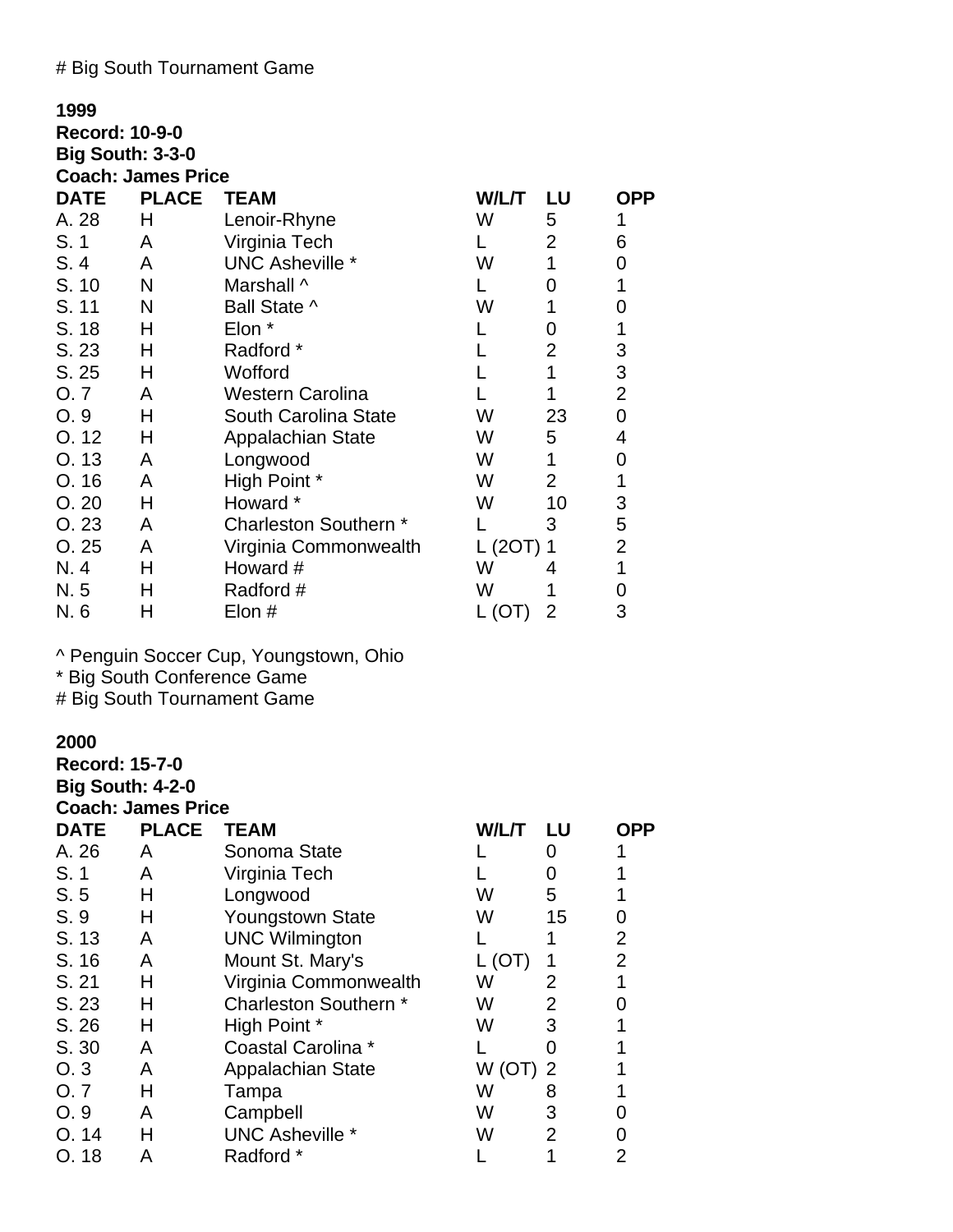| O.21       | Elon *                | $W$ (OT) 2 | 1. |
|------------|-----------------------|------------|----|
| O.22       | Wofford               | $W$ (OT) 2 | 1  |
| O.26       | UNC Asheville #       |            | 1  |
| O.27       | Charleston Southern # | w          | 0  |
| O.28       | Elon $#$              | w          | 0  |
| N. 3       | Tennessee Tech ^      | w          | 0  |
| <b>N.8</b> | Wake Forest \$        |            | 6  |

# Big South Tournament Game

^ NCAA Play-In Game

\$ NCAA Tournament Game

#### **2001**

**Record: 11-8-2 Big South: 3-2-1**

|  |  | <b>Coach: James Price</b> |
|--|--|---------------------------|

| <b>DATE</b> | <b>PLACE</b> | <b>TEAM</b>              | W/L/T      | LU             | <b>OPP</b> |
|-------------|--------------|--------------------------|------------|----------------|------------|
| S. 1        | N            | Stetson!                 | W          | 5              | 0          |
| S.3         | N            | UCF!                     |            | 0              | 3          |
| S.8         | Н            | Campbell                 |            | 0              | 1          |
| S. 17       | A            | High Point*              |            | $\overline{2}$ | 3          |
| S. 22       | A            | <b>UNC Asheville*</b>    | W          | $\overline{2}$ | 1          |
| S. 26       | A            | Virginia                 |            | 0              | 7          |
| S. 29       | Н            | Coastal Carolina*        | W          |                | 0          |
| O.2         | Н            | <b>Appalachian State</b> | $W$ (OT) 2 |                |            |
| O.6         | Н            | Gardner-Webb             | $T(2OT)$ 0 |                | 0          |
| O.11        | A            | Wofford                  | W          |                | 0          |
| O.16        | Н            | Virginia Tech            | W(OT)      | $\overline{2}$ | 1          |
| O. 18       | Н            | <b>UNC Wilmington</b>    |            |                | 2          |
| O.20        | Н            | Elon*                    | W          | 3              | 0          |
| O.23        | A            | Virginia Commonwealth    | W          | $\overline{2}$ | 0          |
| O.27        | Н            | Radford*                 | T (20T) 1  |                | 1          |
| O.30        | A            | <b>Wake Forest</b>       |            |                | 6          |
| N. 3        | A            | Charleston Southern*     |            | $\overline{2}$ | 3          |
| N. 8        | N            | High Point#              | W          |                | 0          |
| N. 9        | A            | Charleston Southern#     | W          |                | 0          |
| N. 10       | N            | Elon#                    | W          | $\overline{2}$ | 0          |
| N. 16       | Α            | Virginia\$               |            | 0              | 3          |

! UCF Tournament

\* Big South Conference Game

# Big South Tournament Game

\$ NCAA Tournament Game

**2002 Record: 7-9-1 Big South: 5-0-1 Coach: James Price**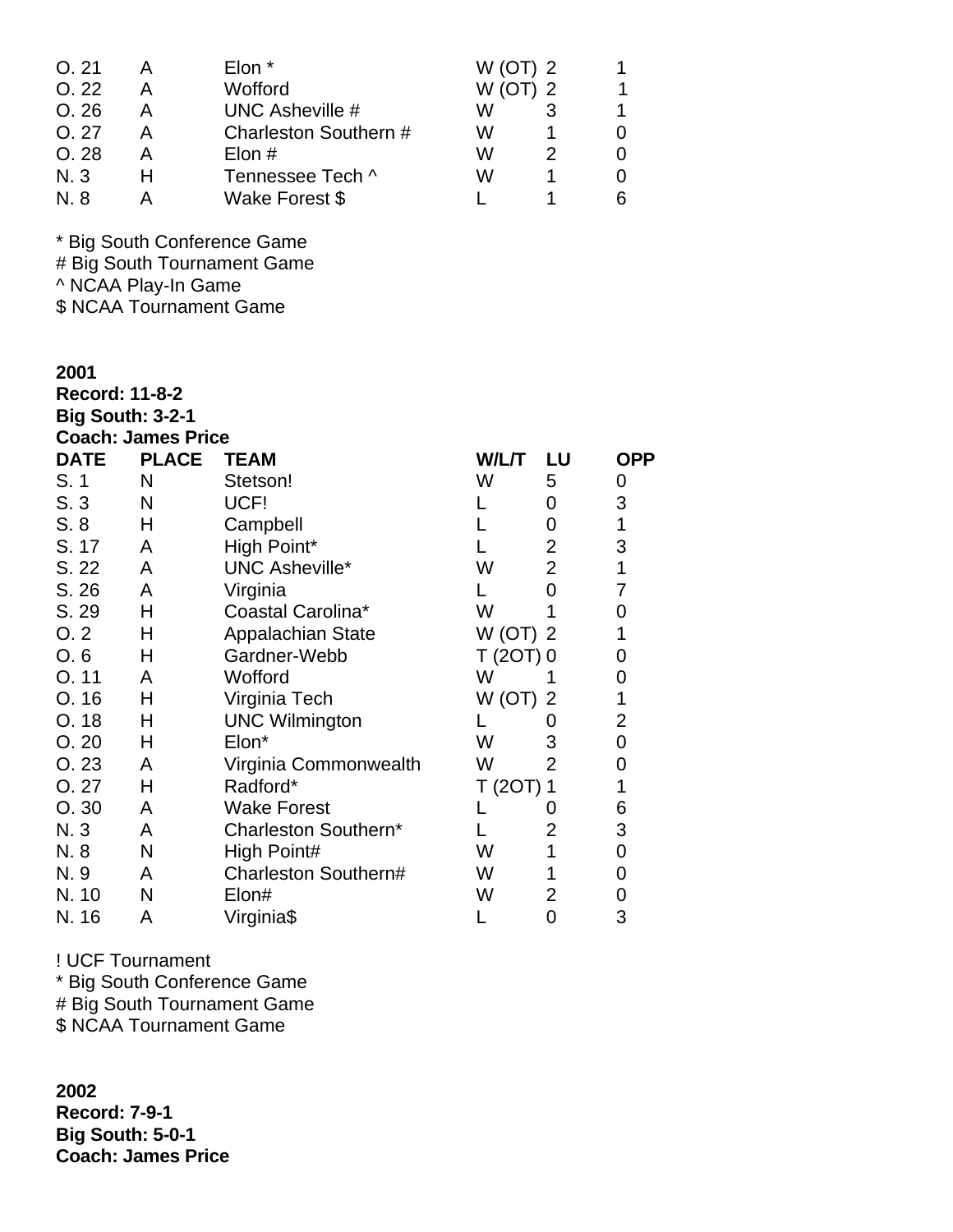| <b>DATE</b> | <b>PLACE</b> | <b>TEAM</b>              | W/L/T | LU                | OPP            |
|-------------|--------------|--------------------------|-------|-------------------|----------------|
| S.3         | A            | <b>UNC Greensboro</b>    |       | O                 | 4              |
| S.6         | A            | Pepperdine               |       | O                 | 5              |
| S.8         | N            | <b>UC Santa Barbara</b>  |       | $\mathbf{\Omega}$ | 4              |
| S. 10       | A            | Gardner-Webb             | W     |                   | 0              |
| S. 12       | н            | High Point*              |       |                   |                |
| S. 17       | A            | N.C. State               |       |                   | 3              |
| S. 21       | н            | Charleston Southern*     | W     | 2                 | 0              |
| S. 24       | A            | Virginia Tech            |       |                   | 5              |
| S. 28       | A            | Coastal Carolina*        | W     |                   | 0              |
| O.3         | н            | East Carolina            |       |                   | $\overline{2}$ |
| O. 7        | н            | Birmingham-Southern      | W     | 2                 |                |
| O.8         | A            | <b>Appalachian State</b> | (OT)  | 0                 |                |
| O.12        | н            | <b>UNC Asheville*</b>    | W     | 2                 |                |
| O.18        | н            | Colorado College         |       | O                 | 2              |
| O.26        | A            | Elon*                    | W     | 2                 | 0              |
| N.2         | A            | Radford*                 | W     | 2                 | ი              |
| N. 5        | A            | <b>UNC Ashevillet#</b>   | (3OT) |                   | 2              |

# Big South Tournament Game

| 2003                  |                           |                         |        |                |                |
|-----------------------|---------------------------|-------------------------|--------|----------------|----------------|
| <b>Record: 4-14-2</b> |                           |                         |        |                |                |
|                       | <b>Big South: 4-2-1</b>   |                         |        |                |                |
|                       | <b>Coach: James Price</b> |                         |        |                |                |
| <b>DATE</b>           | <b>PLACE</b>              | <b>TEAM</b>             | W/L/T  | LU             | <b>OPP</b>     |
| A. 29                 | A                         | <b>UNC Wilmington</b>   |        | 1              | $\overline{2}$ |
| A. 31                 | A                         | East Carolina           |        | 0              | $\overline{2}$ |
| S.4                   | A                         | <b>Wake Forest</b>      |        | 0              | 6              |
| S.7                   | A                         | William & Mary          |        | 0              | 4              |
| S. 13                 | Н                         | Longwood                | Τ      | 0              | 0              |
| S. 17                 | A                         | Va. Commonwealth        |        | 0              | 1              |
| S. 20                 | Н                         | Coastal Carolina*       | W      | $\overline{2}$ | 0              |
| S. 22                 | Н                         | <b>Western Carolina</b> |        | 1              | $\overline{2}$ |
| S. 26                 | A                         | Georgia!                |        | 0              | 8              |
| S. 28                 | N                         | South Carolina!         |        | 0              | 1              |
| O.3                   | Н                         | Virginia Tech           |        | 1              | $\overline{c}$ |
| O.4                   | A                         | Birmingham-Southern*    |        |                | $\overline{2}$ |
| O. 9                  | A                         | High Point*             | W      | 3              | 1              |
| O. 11                 | Н                         | Winthrop*               | L (OT) | 1              | $\overline{2}$ |
| O. 14                 | н                         | Radford*                | Т      | 2              | $\overline{2}$ |
| O. 19                 | Н                         | Georgetown              |        | 1              | $\overline{2}$ |
| O.21                  | A                         | Virginia                |        | 0              | 6              |
| O.25                  | A                         | Charleston Southern*    | W      | 3              | $\overline{2}$ |
| O.27                  | A                         | <b>UNC Asheville*</b>   | W      | 1              | 0              |
| N. 6                  | Α                         | Charleston Southern#    |        | 0              | 1              |

! University of Georgia Tournament

\* Big South Conference Game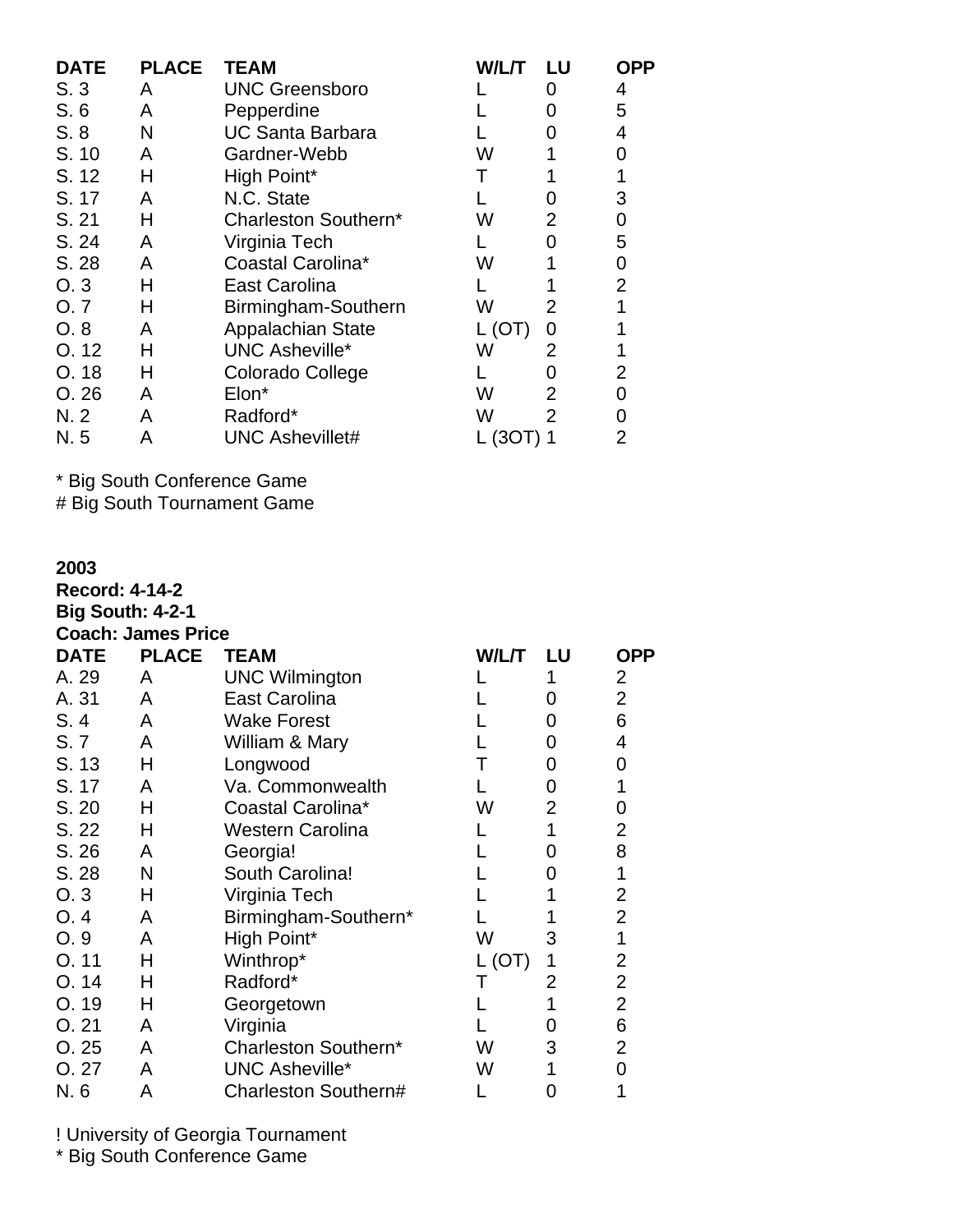# # Big South Tournament Game

| 2004                  |                           |                       |            |    |                |
|-----------------------|---------------------------|-----------------------|------------|----|----------------|
| <b>Record: 5-10-2</b> |                           |                       |            |    |                |
|                       | <b>Big South: 4-2-2</b>   |                       |            |    |                |
|                       | <b>Coach: James Price</b> |                       |            |    |                |
| <b>DATE</b>           | <b>PLACE</b>              | <b>TEAM</b>           | W/L/T      | LU | <b>OPP</b>     |
| S. 1                  | A                         | Virginia              |            | 0  | 5              |
| S.3                   | A                         | Loyola (III.)         |            |    | $\overline{2}$ |
| S.5                   | A                         | <b>DePaul</b>         |            |    | 6              |
| S. 19                 | A                         | Virginia Tech         |            |    | 4              |
| S. 22                 | A                         | Coastal Carolina*     | W          | 2  | 0              |
| S.25                  | Н                         | George Mason          | L(OT)      | 0  | 1              |
| O.1                   | A                         | Winthrop*             | $W$ (OT) 2 |    |                |
| O.2                   | A                         | Longwood              | W          | 2  |                |
| O.5                   | н                         | Virginia Commonwealth |            | 0  | 2              |
| O.9                   | н                         | Birmingham-Southern*  |            |    | 3              |
| O.12                  | Н                         | High Point*           | W          | 2  | 0              |
| O.19                  | A                         | Georgetown            |            | 1  | 4              |
| O.23                  | н                         | <b>UNC Asheville*</b> |            | 0  | 1              |
| O.26                  | A                         | VMI*                  | W          | 5  |                |
| O. 29                 | A                         | Radford*              | T(2 OT)1   |    |                |
| O.30                  | н                         | Charleston Southern*  | T (2 OT)1  |    |                |
| N. 4                  | А                         | High Point#           |            | 0  | 23             |

\* Big South Conference Game # Big South Tournament Game

# **2005**

| <b>Record: 12-7-2</b> |                           |                       |           |                |                |
|-----------------------|---------------------------|-----------------------|-----------|----------------|----------------|
|                       | <b>Big South: 5-3-0</b>   |                       |           |                |                |
|                       | <b>Coach: James Price</b> |                       |           |                |                |
| <b>DATE</b>           | <b>PLACE</b>              | <b>TEAM</b>           | W/L/T LU  |                | <b>OPP</b>     |
| A. 26                 | A                         | <b>UMBC</b>           | W         | 3              | $\overline{2}$ |
| A. 28                 | A                         | Rider                 | T (2 OT)1 |                | 1              |
| S.2                   | A                         | N.C. State!           | $L(OT)$ 0 |                | 1              |
| S.4                   | N                         | Elon!                 | T(2 OT)1  |                | 1              |
| S. 10                 | Н                         | <b>Old Dominion</b>   |           | O              | 2              |
| S. 16                 | H                         | Arkansas              | W         | $\overline{2}$ | 1              |
| S. 21                 | A                         | James Madison         |           | 0              | 4              |
| S. 26                 | Н                         | Longwood              | W         | 3              | $\overline{2}$ |
| O.1                   | A                         | Charleston Southern*  | W         | $\overline{2}$ | $\mathbf 0$    |
| O.4                   | н                         | Radford*              | W         | 4              | $\overline{2}$ |
| O.10                  | Α                         | <b>UNC Asheville*</b> |           | 1              | 4              |
| O.13                  | A                         | High Point*           |           |                | 3              |
| O.15                  | н                         | Winthrop*             |           | 0              | 1              |
| O.18                  | н                         | VMI*                  | W         | $\overline{2}$ | 1              |
| O.22                  | Α                         | Birmingham-Southern*  | W         | 1              | 0              |
| O.24                  | A                         | Howard                | W         | 2              | 1              |
| O.29                  | н                         | Coastal Carolina*     | W         | $\overline{2}$ | 1              |
| N. 3                  | N                         | Birmingham-Southern#  | W         | 4              | 1              |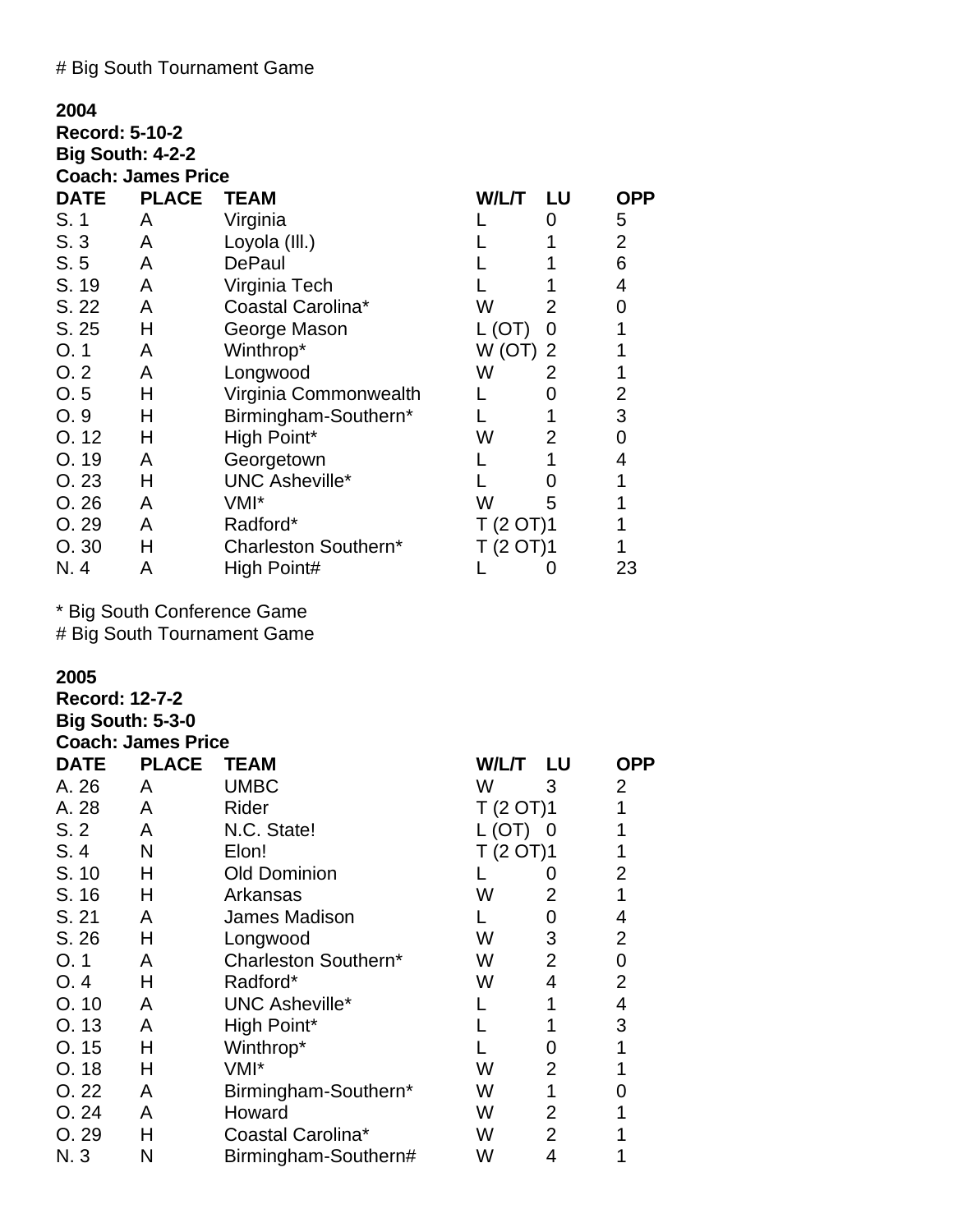| N. 4<br>N. 6<br>N. 11                                   | N<br>N<br>A               | Radford#<br><b>UNC Asheville#</b><br>Virginia\$                                                         | W<br>W<br>L  | $\overline{\mathbf{c}}$<br>3<br>$\overline{0}$ | 1<br>0<br>4                                |
|---------------------------------------------------------|---------------------------|---------------------------------------------------------------------------------------------------------|--------------|------------------------------------------------|--------------------------------------------|
|                                                         | \$ NCAA Tournament Game   | ! Summitt Hospitality Invite (Cary, N.C.)<br>* Big South Conference Game<br># Big South Tournament Game |              |                                                |                                            |
| 2006<br><b>Record: 9-7-2</b><br><b>Big South: 5-2-1</b> | <b>Coach: James Price</b> |                                                                                                         |              |                                                |                                            |
| <b>DATE</b>                                             | <b>PLACE</b>              | <b>TEAM</b>                                                                                             | <b>W/L/T</b> | LU                                             | <b>OPP</b>                                 |
| A. 25                                                   | A                         | Longwood                                                                                                | W            | 3                                              | 0                                          |
| A. 27                                                   | A                         | #7 Virginia                                                                                             | L.           | $\overline{0}$                                 | $\overline{2}$                             |
| S. 1                                                    | A                         | John Brown                                                                                              | W            | $\overline{2}$                                 | $\mathsf 0$                                |
| S.3                                                     | A                         | Arkansas                                                                                                | L            | $\mathbf{1}$                                   | 3                                          |
| S.8                                                     | N                         | <b>Wake Forest!</b>                                                                                     | L            | 1                                              |                                            |
| S. 10                                                   | A                         | Virginia Tech!                                                                                          | L            | $\overline{0}$                                 | $\begin{array}{c} 3 \\ 2 \\ 0 \end{array}$ |
| S. 16                                                   | н                         | Charleston Southern*                                                                                    | W            | 7                                              |                                            |
| S. 18                                                   | A                         | <b>Old Domininon</b>                                                                                    | L (2OT) 1    |                                                |                                            |
| S. 24                                                   | A                         | Coastal Coastal*                                                                                        | L (2OT) 1    |                                                | $\begin{array}{c} 2 \\ 2 \\ 1 \end{array}$ |
| S. 27                                                   | Η                         | High Point*                                                                                             | W            | 2                                              |                                            |
| S. 30                                                   | н                         | <b>UNC Asheville*</b>                                                                                   | $T(2OT)$ 0   |                                                | 0                                          |
| O.03                                                    | A                         | VMI*                                                                                                    | W            | 3                                              | 0                                          |
| O.06                                                    | A                         | Radford*                                                                                                | W            | $\overline{c}$                                 | 1                                          |
| O.14                                                    | Н                         | Birmingham-Southern*                                                                                    | W            | $\overline{2}$                                 | 0                                          |
| O.21                                                    | Н                         | Winthrop*                                                                                               | L.           | $\overline{0}$                                 | $\overline{2}$                             |
| N. 2                                                    | N                         | High Point#                                                                                             | W            | 3(2OT)                                         | $\overline{2}$                             |
| N. 3                                                    | A                         | Coastal Carolina#                                                                                       | W            | 3                                              | 0                                          |
| N. 5                                                    | N                         | <b>UNC Asheville#</b><br>(UNCA Wins on Penalty Kicks, 4-2)                                              | T            | $\overline{0}$                                 | 0                                          |

! Virginia Tech Tournament

\* Big South Conference Game

# Big South Tournament Game

# **2007**

**Record: 6-12-0 Big South: 3-4-0 Coach: James Price DATE PLACE TEAM W/L/T LU OPP** A. 31 A Clemson L 0 4 S. 7 A Northern Arizona<sup>^</sup> L 0 1 S. 9 A UC Irvine<sup>^</sup> L 0 2 S. 15 H Old Dominion L 0 5 S. 21 A Virginia L 0 5 S. 28 A Charleston Southern\* L 2 3<br>
S. 30 A Presbyterian W 3 0 S. 30 A Presbyterian W 3 0<br>
O. 6 H VMI\* W W 2 0 O. 6 H VMI\* W 2 0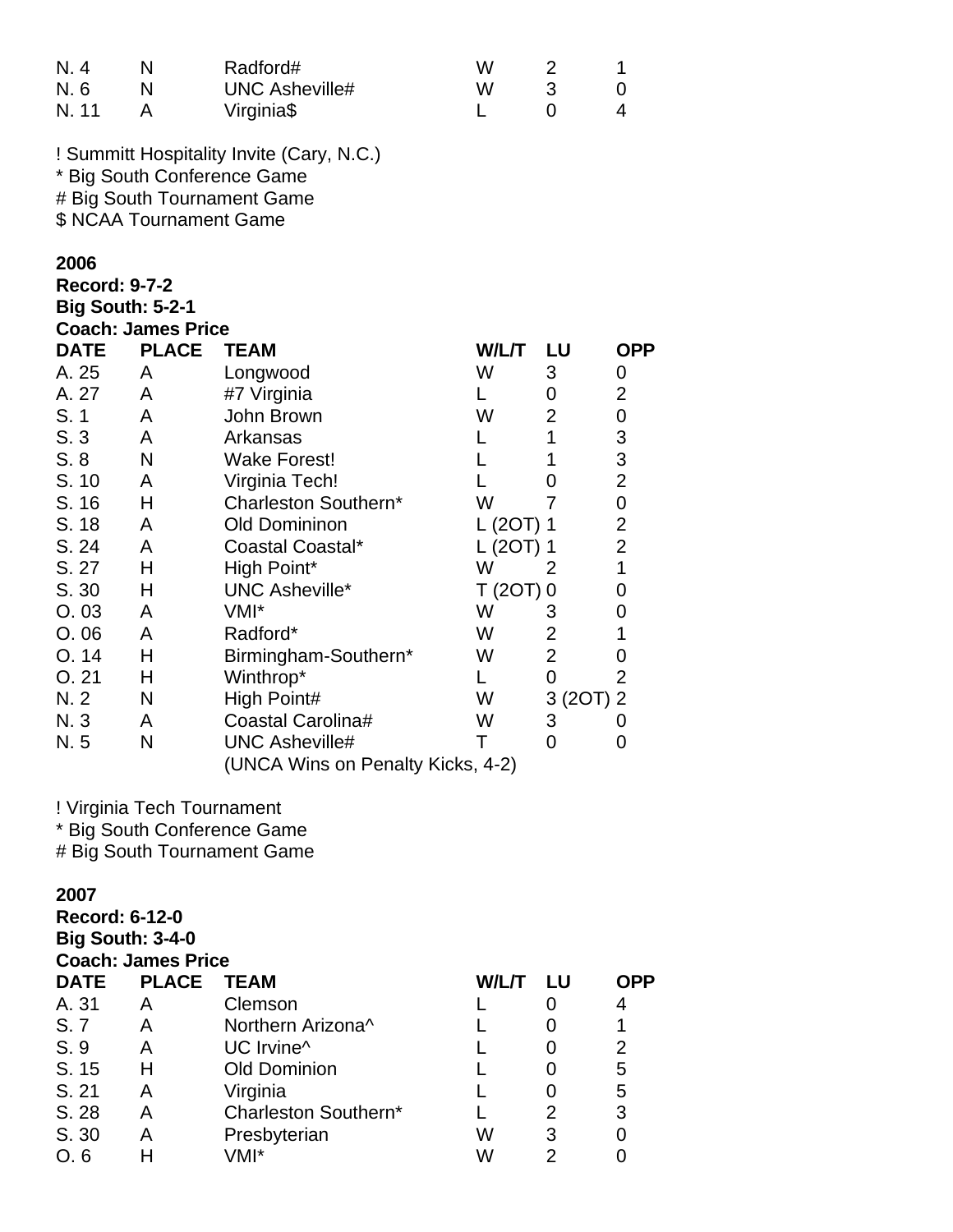| O.9   | н | Longwood              |   |   |   |
|-------|---|-----------------------|---|---|---|
| O. 13 | н | Winthrop*             |   | 2 | 3 |
| O.16  | н | Southern Virginia     | W | 9 | 0 |
| O.18  | н | <b>Francis Marion</b> | W |   | O |
| O.20  | А | High Point*           |   |   |   |
| O.23  | н | Radford*              | W |   |   |
| O.27  | н | Coastal Carolina*     |   |   |   |
| N.2   | H | South Dakota State    |   |   | 2 |
| N. 8  |   | Winthrop#             |   |   | 3 |
|       |   |                       |   |   |   |

^ NAU High Altitude Tournament

\* Big South Conference Game

# Big South Tournament Game

### **2008**

**Record: 3-12-2 Big South: 2-6-1 Coach: Jessica Celi**

| <b>DATE</b> | <b>PLACE</b> | <b>TEAM</b>             | W/L/T     | LU | <b>OPP</b>     |
|-------------|--------------|-------------------------|-----------|----|----------------|
| A. 22       | A            | Longwood                |           | 0  | 2              |
| A. 29       | A            | No. 7 Virginia          |           | 0  | 5              |
| S.5         | A            | <b>Old Dominion</b>     |           | Ω  | 4              |
| S. 12       | н            | <b>Navy</b>             |           |    | 2              |
| S. 19       | A            | <b>Florida Southern</b> |           |    | 2              |
| S. 21       | A            | Stetson                 | T (2OT) 0 |    | 0              |
| S. 24       | A            | VMI*                    |           |    | 2              |
| S. 27       | н            | Charleston Southern*    |           | 0  | 2              |
| O.3         | A            | Coastal Carolina*       |           | 2  | 3              |
| O.5         | A            | <b>Francis Marion</b>   |           |    | 2              |
| O.8         | н            | High Point*             |           |    | 3              |
| O.11        | н            | <b>UNC Asheville*</b>   | W         | 3  | 1              |
| O. 15       | A            | Radford*                |           | 1  | 3              |
| O.18        | н            | Presbyterian*           | W         | 5  |                |
| O. 23       | A            | Gardner-Webb*           |           |    | $\overline{2}$ |
| O.25        | А            | Winthrop*               | T (2OT) 1 |    |                |
| O. 31       | H            | <b>ETSU</b>             | W         | 3  |                |

\* Big South Conference Game

# **2009**

**Record: 9-7-3 Big South: 6-1-2 Coach: Jessica (Celi) Hain DATE PLACE TEAM W/L/T LU OPP** A. 28 A No. 14 Virginia L 0 5 A. 30 A East Tennessee State W 2 1 S. 6 A James Madison L 0 3<br>
S. 11 H Old Dominion L 1 3 H Old Dominion L 1<br>A Navy L 0 S. 13 A Navy L 0 1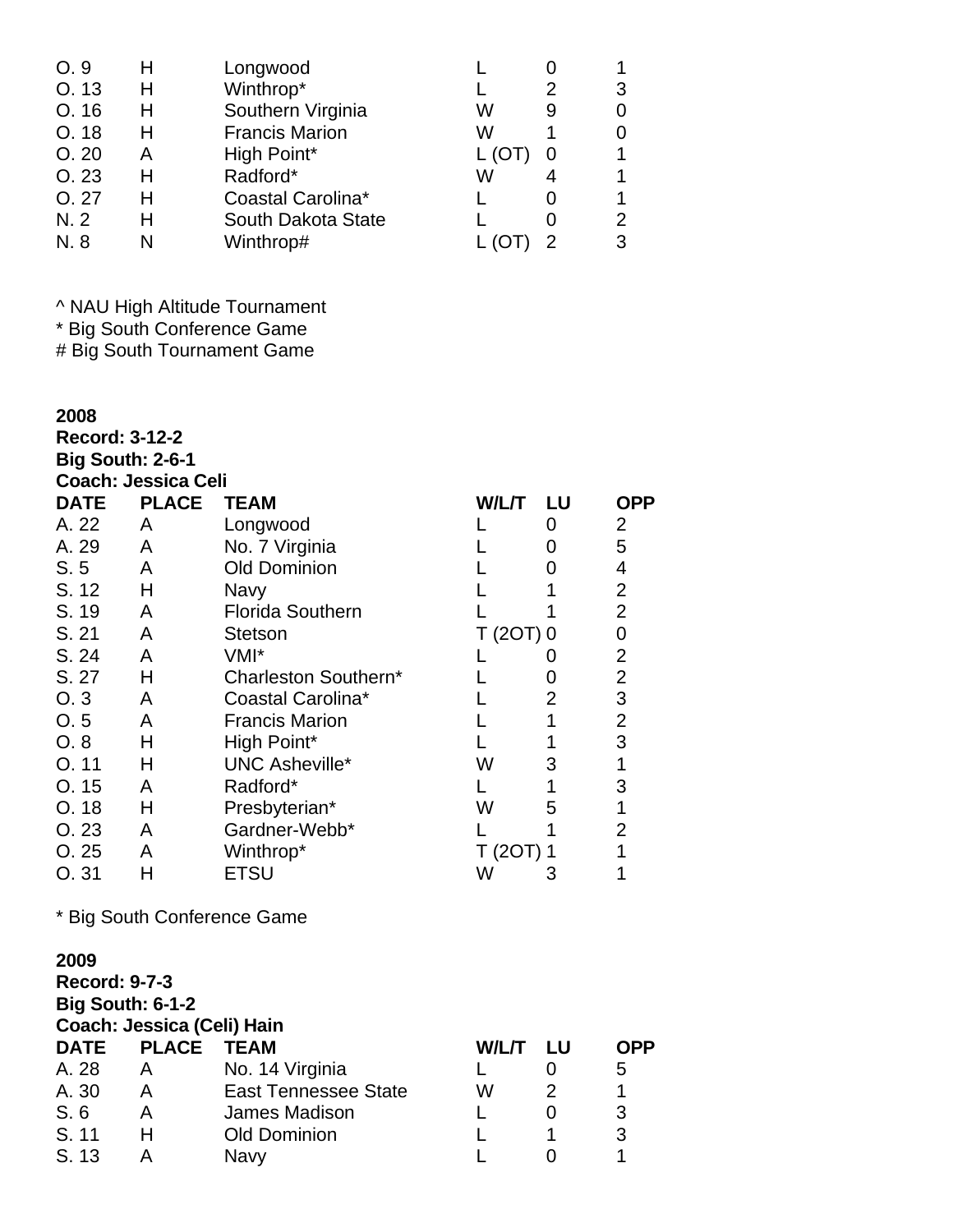| S. 18 | А | Valparaiso            |            |        |  |
|-------|---|-----------------------|------------|--------|--|
| S. 20 | Α | Northern Illinois     |            |        |  |
| S. 24 | н | <b>Francis Marion</b> | W          |        |  |
| S. 30 | Н | Longwood              | W          |        |  |
| O.3   | н | Charleston Southern*  | T (2OT) 1  |        |  |
| O.5   | н | Coastal Carolina*     | W          | 3      |  |
| O.9   | Α | Winthrop*             | W(2OT) 1   |        |  |
| O.11  | А | Gardner-Webb*         | W          |        |  |
| O. 17 | Α | High Point*           | w          | 2      |  |
| O.25  | Н | Radford*              | W          | 2      |  |
| O.26  | н | VMI*                  |            |        |  |
| O.30  | А | UNC Asheville*        | w          |        |  |
| N. 1  | Α | Presbyterian*         | $T(2OT)$ 0 |        |  |
| N. 5  | N | Winthrop#             |            | 20T) 0 |  |

\*Big South Conference game #Big South Tournament game

**2010**

| 2010                  |                            |                       |            |                |                |
|-----------------------|----------------------------|-----------------------|------------|----------------|----------------|
| Record: 8-10-3        |                            |                       |            |                |                |
| <b>Big South: 4-5</b> |                            |                       |            |                |                |
|                       | <b>Coach: Jessica Hain</b> |                       |            |                |                |
| <b>DATE</b>           | <b>PLACE</b>               | <b>TEAM</b>           | W/L/T      | LU             | <b>OPP</b>     |
| A. 20                 | A                          | No. 17 Virginia       |            | $\Omega$       | 4              |
| A. 22                 | A                          | South Carolina State  | $T(2OT)$ 1 |                | 1              |
| A. 27                 | N                          | Appalachian State\$   | W          | 4              | 1              |
| A. 29                 | N                          | Marshall\$            | $T(2OT)$ 3 |                | 3              |
| S.3                   | н                          | James Madison         |            | 0              | 1              |
| S. 10                 | A                          | <b>VCU</b>            |            | 0              | 3              |
| S. 12                 | A                          | Elon                  |            | 0              | $\overline{2}$ |
| S. 15                 | Н                          | Southern Virginia     | W          | 6              | $\mathbf 0$    |
| S. 17                 | н                          | Howard                | W          | 5              | 0              |
| S. 24                 | A                          | Longwood              |            | 0              | 1              |
| O.2                   | A                          | Charleston Southern*  |            | $\overline{2}$ | 3              |
| O.4                   | A                          | Coastal Carolina*     |            | 0              | 1              |
| O. 9                  | A                          | Winthrop*             | W(OT)      | 1              | 0              |
| O. 11                 | н                          | Gardner-Webb*         | W          | 3              | 0              |
| O. 16                 | н                          | High Point*           |            | 0              | 3              |
| O.22                  | н                          | Radford*              |            | 0              | 5              |
| O. 24                 | A                          | VMI*                  |            | 1              | $\overline{c}$ |
| O. 27                 | Н                          | <b>UNC Asheville*</b> | W          | 6              | 3              |
| O. 29                 | н                          | Presbyterian*         | W          | 1              | 0              |
| N. 5                  | N                          | Coastal Carolina#     | W          | 3              | 2              |
| N. 6                  | N                          | Gardner-Webb#         | T (2OT)    | 0              | 0              |

\$Winthrop Tournament \*Big South Conference game #Big South Tournament game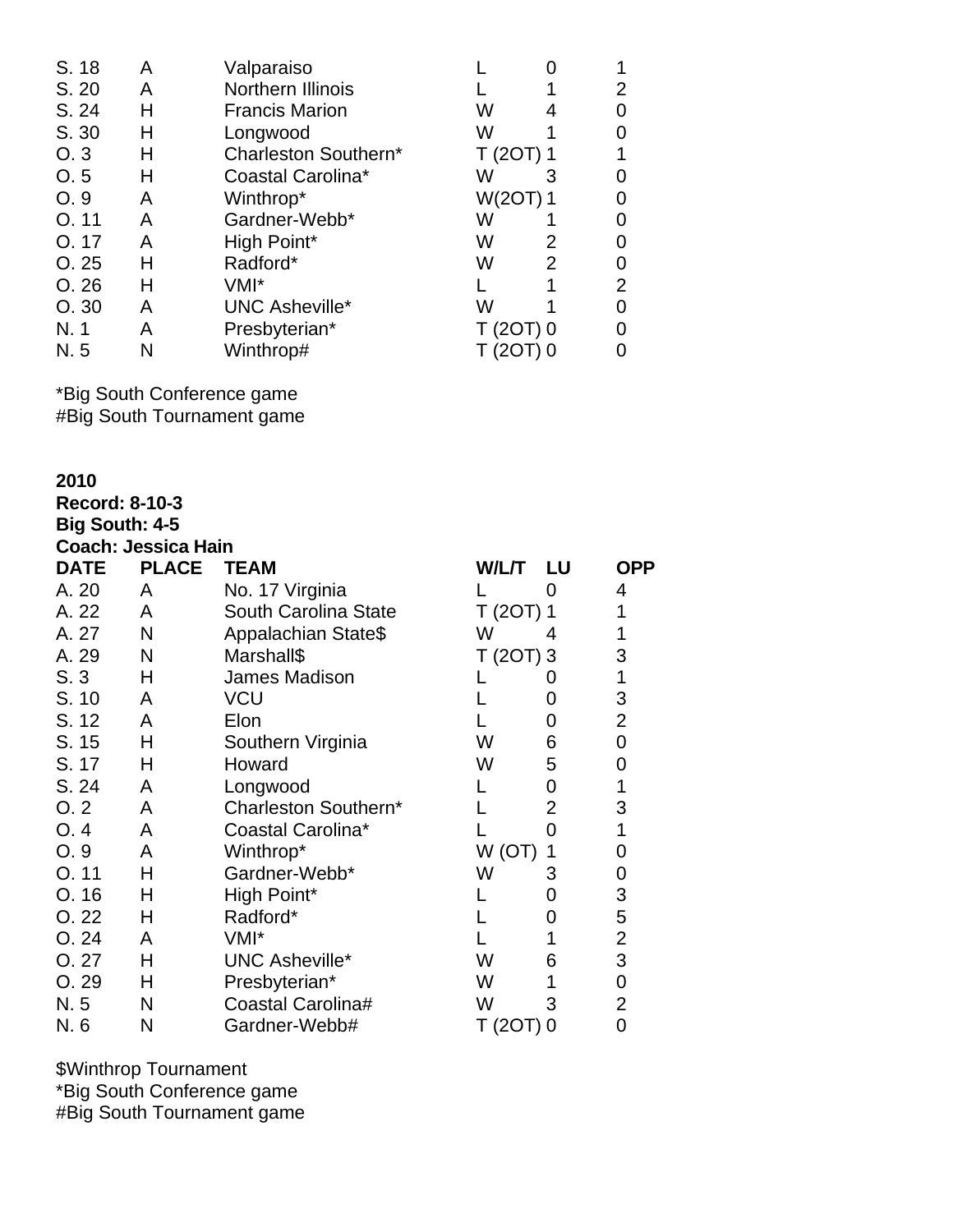| 2011                    |                            |                       |           |                |                |
|-------------------------|----------------------------|-----------------------|-----------|----------------|----------------|
| <b>Record: 9-8-3</b>    |                            |                       |           |                |                |
| <b>Big South: 5-4-1</b> |                            |                       |           |                |                |
|                         | <b>Coach: Jessica Hain</b> |                       |           |                |                |
| <b>DATE</b>             | <b>PLACE</b>               | <b>TEAM</b>           | W/L/T     | -LU            | <b>OPP</b>     |
| A. 26                   | A                          | No. 6 Virginia        |           | 1              | 9              |
| A. 29                   | Н                          | Longwood              | T (20T) 1 |                | 1              |
| S.2                     | н                          | Brown\$               |           | 0              | 1              |
| S. 4                    | Н                          | Valparaiso\$          | W         | 3              |                |
| S. 11                   | A                          | Richmond              |           | 0              |                |
| S. 18                   | Н                          | Elon                  | T(2OT)    | 0              | 0              |
| S. 23                   | A                          | George Washington     | W         | 2              |                |
| S. 25                   | A                          | Howard                | W         | $\overline{2}$ | 1              |
| S. 29                   | н                          | Coastal Carolina*     | W         | 1              | 0              |
| O.1                     | н                          | Charleston Southern*  | W         | 3              | 1              |
| O.6                     | A                          | Gardner-Webb*         | T(2OT)    | 0              | 0              |
| O. 8                    | A                          | Winthrop*             | L(OT)     | 2              | 3              |
| O. 11                   | A                          | High Point*           |           | 0              | 1              |
| O.15                    | н                          | Campbell*             |           | 1              | $\overline{c}$ |
| O.20                    | н                          | VMI <sup>*</sup>      | W         | 2              | 1              |
| O.22                    | Н                          | Radford*              | L         | $\overline{2}$ | 3              |
| O.27                    | A                          | Presbyterian *        | W         | $\overline{2}$ | $\overline{0}$ |
| O. 29                   | A                          | <b>UNC Asheville*</b> | W         | 3              | 0              |
| N. 3                    | N                          | High Point#           | W(OT)     | $\overline{2}$ | 1              |
| N. 4                    | N                          | Radford#              |           | 1              | 4              |
|                         |                            |                       |           |                |                |

\$Liberty Invitational \*Big South Conference game #Big South Tournament game

## **2012 Record: 11-7-3**

| <b>Big South: 5-4-2</b> |                            |                       |       |                |            |  |  |  |
|-------------------------|----------------------------|-----------------------|-------|----------------|------------|--|--|--|
|                         | <b>Coach: Jessica Hain</b> |                       |       |                |            |  |  |  |
| <b>DATE</b>             | <b>PLACE</b>               | <b>TEAM</b>           | W/L/T | LU             | <b>OPP</b> |  |  |  |
| A. 17                   | A                          | Davidson              | W     |                | 0          |  |  |  |
| A. 19                   | н                          | <b>Drexel</b>         |       |                |            |  |  |  |
| A. 22                   | A                          | No. 8 Virginia        |       |                | 3          |  |  |  |
| A. 26                   | н                          | <b>USC Upstate</b>    | W     | 4              | 0          |  |  |  |
| A. 31                   | A                          | American              | W     | 2              |            |  |  |  |
| S.2                     | A                          | <b>Old Dominion</b>   | W     |                | ი          |  |  |  |
| S.7                     | н                          | Pittsburgh            |       |                |            |  |  |  |
| S. 14                   | н                          | George Washington     | W     |                |            |  |  |  |
| S. 16                   | н                          | South Carolina State  | W     | 2              |            |  |  |  |
| S. 20                   | н                          | Presbyterian*         | W     | 5              |            |  |  |  |
| S. 22                   | н                          | <b>UNC Asheville*</b> | W     | $\overline{2}$ |            |  |  |  |
| S. 27                   | А                          | Coastal Carolina*     |       |                |            |  |  |  |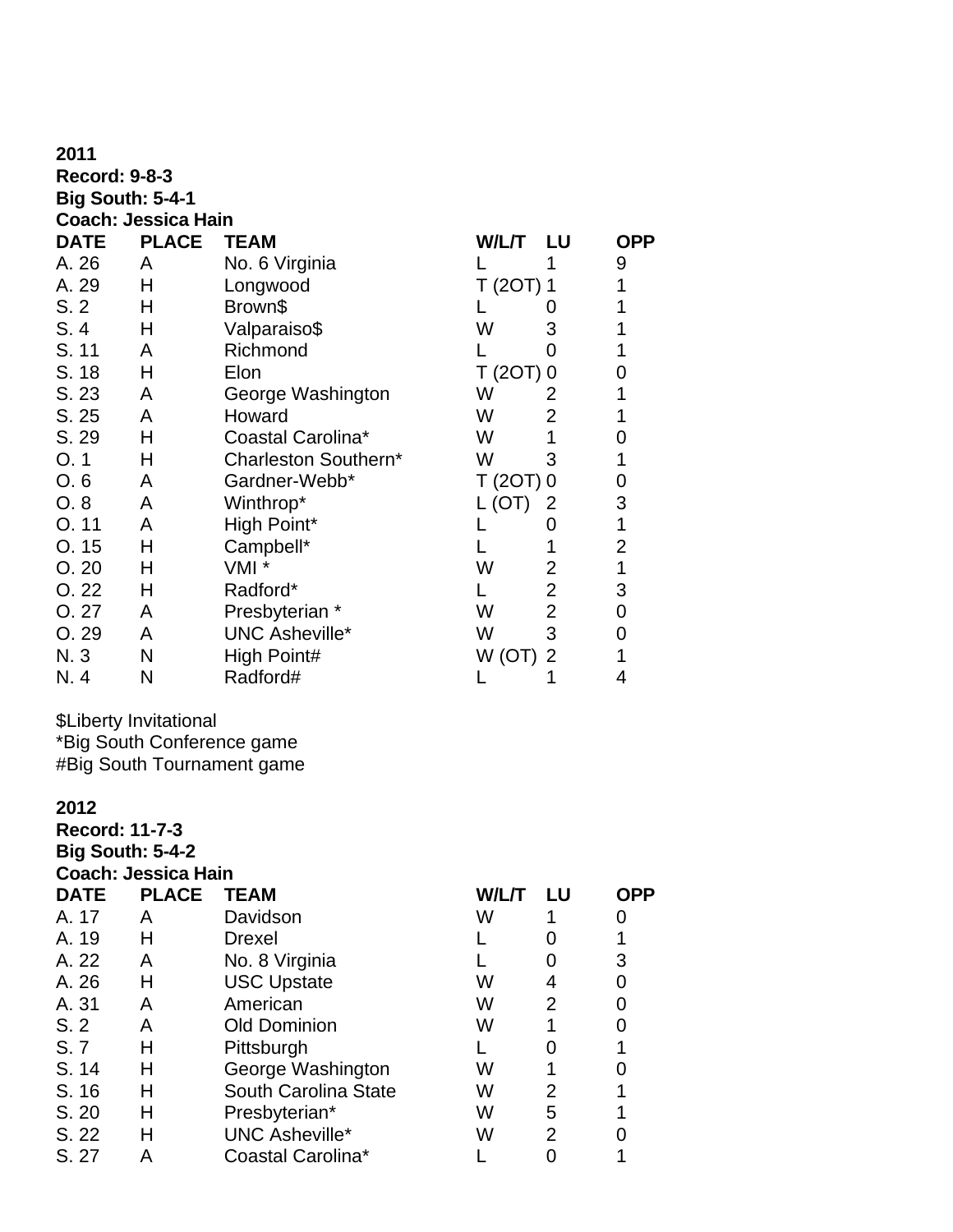| S. 29 | А | Charleston Southern* |            |  |
|-------|---|----------------------|------------|--|
| O.4   | Н | Gardner-Webb*        | T (20T) 1  |  |
| O.6   | H | Winthrop*            | w          |  |
| O.11  | Α | High Point*          | L(OT)      |  |
| O. 13 | А | Campbell*            | $W$ (OT) 2 |  |
| O. 18 | А | VMI*                 | w          |  |
| O.20  | N | Radford*             | $T(2OT)$ 0 |  |
| O.23  | н | Longwood*            |            |  |
| O.27  | А | Longwood#            |            |  |

\*Big South Conference game #Big South Tournament game

**2013**

**Record: 16-6-1**

**Big South: 8-2-1 Coach: Jessica Hain**

| <b>DATE</b> | <b>PLACE</b> | <b>TEAM</b>           | W/L/T      | <b>LU</b>      | <b>OPP</b>     |
|-------------|--------------|-----------------------|------------|----------------|----------------|
| A. 23       | A            | Charlotte             | $L(2OT)$ 0 |                | 1              |
| A. 30       | н            | <b>Old Dominion</b>   | W          | 2              | 0              |
| S. 1        | н            | American              | W          | $\overline{2}$ | 0              |
| S.6         | A            | <b>Drexel</b>         | W          | 3              | $\mathbf 0$    |
| S.8         | A            | Saint Joseph's        | W          | 3              | $\mathbf 0$    |
| S. 12       | A            | <b>UNCG</b>           | W          | 1              | 0              |
| S. 15       | Н            | Marshall              | L (OT)     | 0              | 1              |
| S. 20       | A            | Elon                  |            | 0              | $\overline{2}$ |
| S. 25       | Н            | Charleston Southern*  | W          | 1              | 0              |
| S. 28       | Н            | Campbell*             | W          |                | 0              |
| O.2         | A            | <b>UNC Asheville*</b> | $T(2OT)$ 0 |                | 0              |
| O.5         | A            | Presbyterian College* | W (2OT)2   |                | 1              |
| O.9         | A            | Radford*              |            | 0              | 3              |
| O. 12       | Н            | High Point*           | W          | 2              | $\mathbf 0$    |
| O. 16       | Н            | VMI*                  | W          | $\overline{2}$ | 0              |
| O. 19       | A            | Gardner-Webb*         | W          | 3              | 1              |
| O.23        | A            | Winthrop*             |            | 1              | 3              |
| O.26        | Н            | Coastal Carolina*     | W          | 1              | $\mathbf 0$    |
| O. 29       | A            | Longwood*             | W          | 1              | 0              |
| N. 3        | H            | Presbyterian College# | W          | 1              | 0              |
| N. 8        | N            | High Point#           | W          | 4              |                |
| N. 10       | N            | Radford#              | W          | 5              | 0              |
| N. 16       | Α            | North Carolina\$      |            | 0              | 4              |

\*Big South Conference game #Big South Tournament game \$ NCAA Tournament Game

**2014 Record: 14-4-2 Big South: 8-1-1 Coach: Jessica Hain**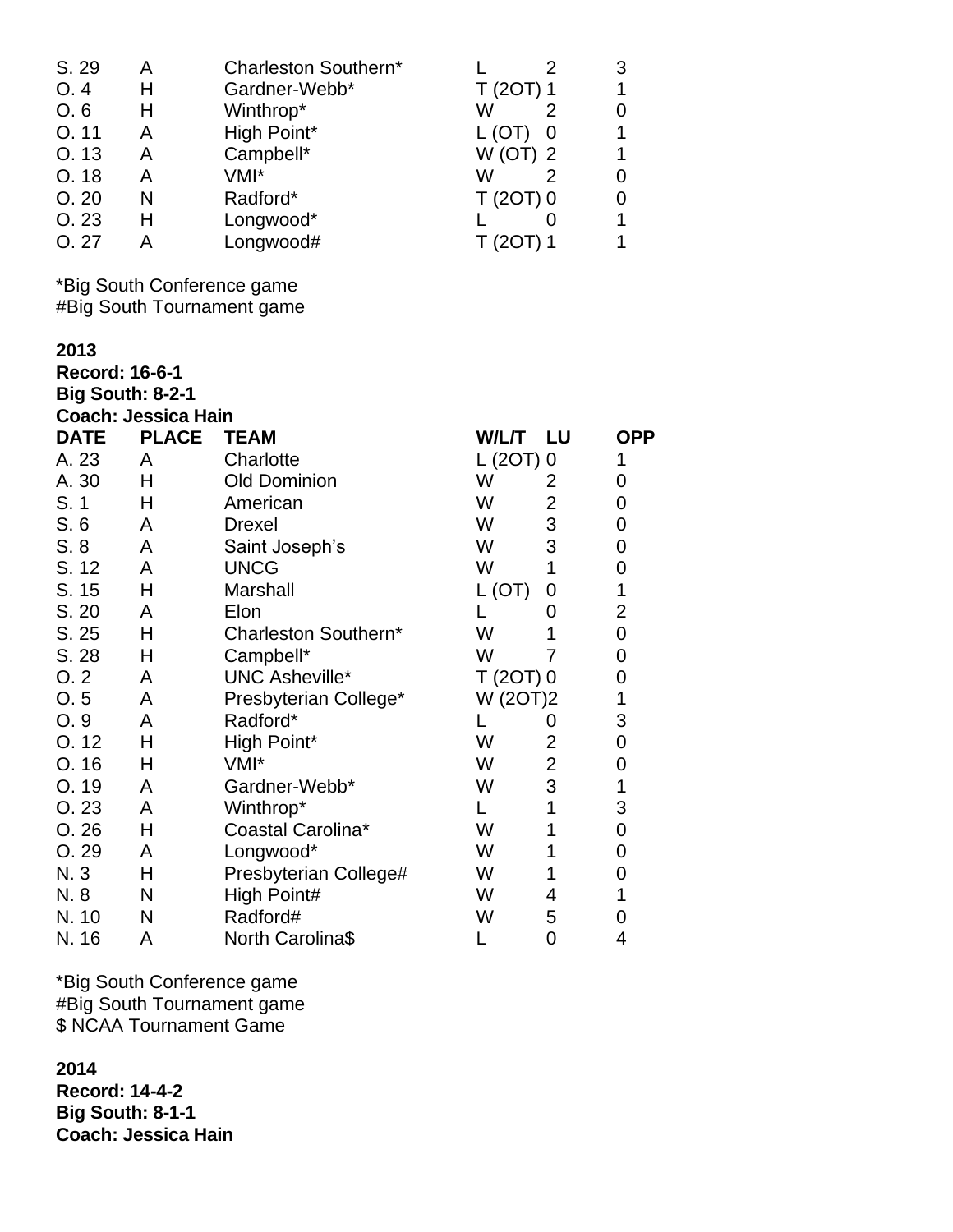| <b>DATE</b> | <b>PLACE</b> | <b>TEAM</b>              | W/L/T LU   |                | <b>OPP</b> |
|-------------|--------------|--------------------------|------------|----------------|------------|
| A. 22       | A            | <b>Old Dominion</b>      | W          |                | 0          |
| A. 26       | Н            | <b>UNCG</b>              |            | $\mathcal{O}$  |            |
| A. 31       | A            | <b>Appalachian State</b> | L (OT)     | 3              | 4          |
| S.4         | Н            | Charlotte                | W (2OT)1   |                | 0          |
| S.7         | Н            | George Washington        |            |                | 1          |
| S. 11       | н            | Davidson                 | W          |                | 0          |
| S. 16       | Н            | George Mason             | W          | 2              | 0          |
| S. 24       | A            | Charleston Southern*     | W          | 4              | 1          |
| S. 27       | A            | Campbell*                | $T(2OT)$ 0 |                | 0          |
| O.1         | н            | <b>UNC Asheville*</b>    | W          | 8              | 0          |
| O.4         | Н            | Presbyterian College*    | W          | $\overline{2}$ | 0          |
| O.8         | н            | Radford*                 | W          | $\overline{2}$ | 1          |
| O.11        | A            | High Point*              | W          | $\overline{2}$ | 0          |
| O.18        | A            | Gardner-Webb*            | W          | $\overline{2}$ |            |
| O.22        | Н            | Winthrop*                | W          | 3              |            |
| O.24        | A            | Coastal Carolina*        |            | 0              | 1          |
| O.28        | Н            | Longwood*                | W          |                | 0          |
| N.2         | н            | Radford#                 | W          | $\overline{2}$ | 0          |
| N.7         | N            | Campbell#                | W          | $\overline{2}$ | 1          |
| N. 9        | N            | High Point#              | T (2OT) 2  |                | 2          |

\*Big South Conference game #Big South Tournament game

**2015**

**Record: 13-8-1**

| <b>Big South: 8-2</b> |  |
|-----------------------|--|
| Coach: Jessica Hain   |  |

| <b>DATE</b> | <b>PLACE</b> | <b>TEAM</b>            | W/L/T      | LU            | <b>OPP</b>     |
|-------------|--------------|------------------------|------------|---------------|----------------|
| A. 21       | A            | Cal State Fullerton^   |            | 0             |                |
| A. 23       | N            | UC Riverside^          |            |               | 3              |
| A. 28       | Н            | <b>Tennessee</b>       | $T(2OT)$ 0 |               | 0              |
| S.3         | Н            | <b>Old Dominion</b>    | W          |               | 0              |
| S. 6        | A            | James Madison          |            |               | 2              |
| S. 10       | A            | Pittsburgh             |            |               | $\overline{2}$ |
| S. 13       | Н            | VCU                    | W (OT)     |               | 0              |
| S. 17       | A            | George Washington      |            | $\mathcal{O}$ | 3              |
| S. 23       | A            | Radford*               | W (20T)3   |               | 2              |
| S. 26       | Н            | Charleston Southern*   | W          | 2             | 0              |
| S. 30       | Н            | Campbell*              | W          | 3             | 1              |
| O.2         | A            | <b>UNC Asheville *</b> | W          | 1             | 0              |
| O.7         | A            | Presbyterian*          |            | 0             | 2              |
| O.10        | Н            | High Point*            | W          | 1             | 0              |
| 0.17        | н            | Gardner-Webb*          |            | 0             |                |
| O.21        | A            | Winthrop*              | W          | 3             | 0              |
| O.24        | Н            | Coastal Carolina*      | W          | 1             | 0              |
| O.27        | A            | Longwood*              | W          | 1             | O              |
| N. 1        | Н            | Winthrop#              | W          | 2             | O              |
| N. 6        | N            | High Point#            | W          | 2             |                |
| N. 8        | N            | Campbell#              | W          | 1             | 0              |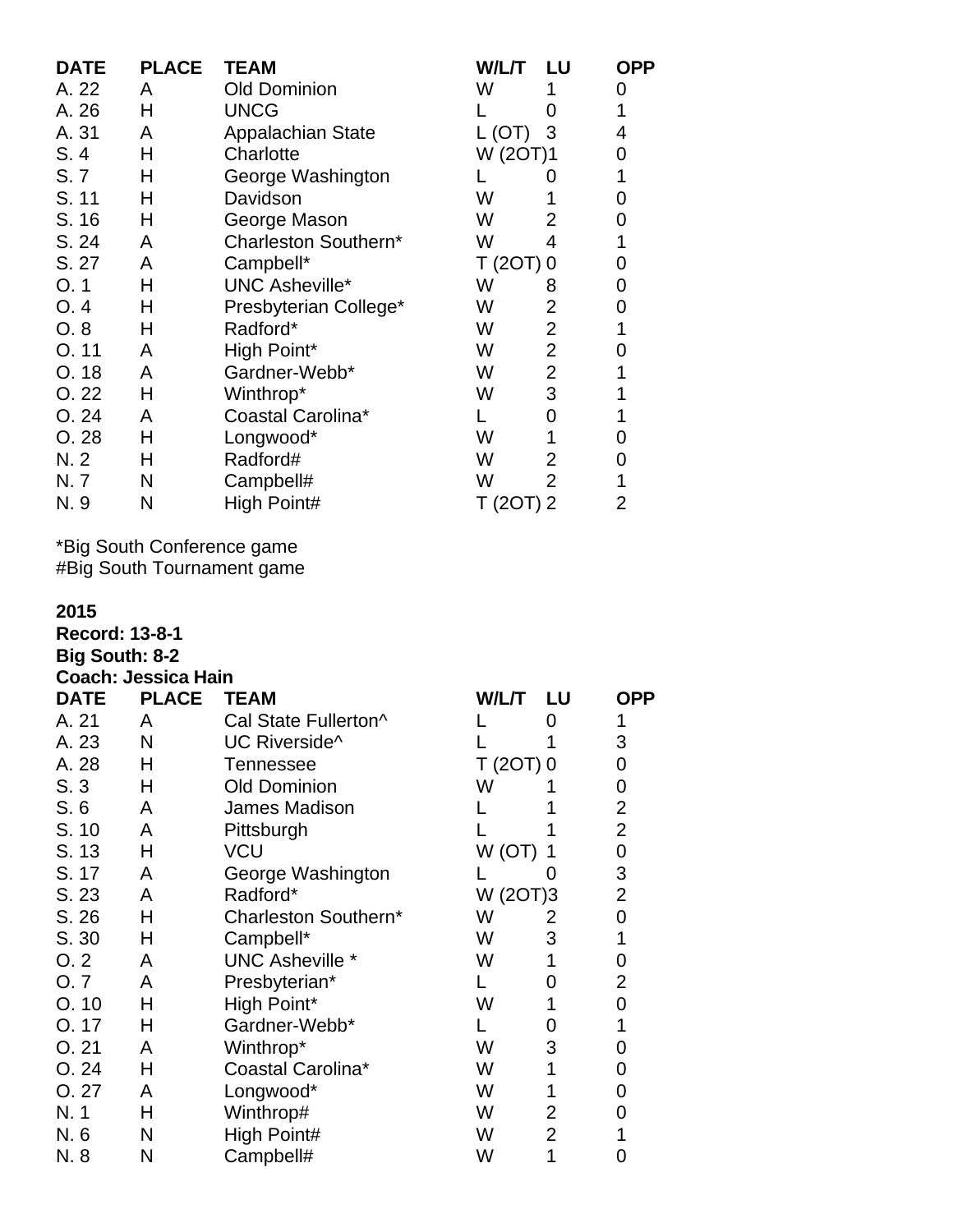| N. 13 |  | North Carolina\$ |  |  |  |
|-------|--|------------------|--|--|--|
|-------|--|------------------|--|--|--|

^Fullerton Tournament (Fullerton, Calif.) \*Big South Conference game #Big South Tournament game \$ NCAA Tournament Game

### **2016**

**Record: 14-8-0 Big South: 7-2**

|  | <b>Coach: Nate Norman</b> |
|--|---------------------------|

| <b>DATE</b> | <b>PLACE</b> | <b>TEAM</b>              | W/L/T | LU             | <b>OPP</b>     |
|-------------|--------------|--------------------------|-------|----------------|----------------|
| A. 19       | A            | Virginia                 |       | 0              | 4              |
| A. 21       | A            | <b>Tennessee</b>         |       | 0              | 1              |
| A. 25       | A            | <b>UMBC</b>              |       | 0              | 1              |
| S.2         | н            | <b>Appalachian State</b> | W     | 3              | 2              |
| S.4         | н            | James Madison            | W     | 1              | 0              |
| S.8         | A            | <b>UNCG</b>              | W     | 1              | 0              |
| S. 11       | Н            | George Washington        | W     | 2              | 0              |
| S. 16       | Н            | <b>FGCU</b>              | L     | 0              | 1              |
| S. 18       | A            | VCU                      |       |                | 2              |
| S. 24       | A            | High Point*              |       | 1              | $\overline{2}$ |
| S. 28       | Н            | Longwood*                | W     | 2              | 1              |
| O.1         | Н            | Presbyterian*            | W     | 7              | 1              |
| O.5         | A            | Gardner-Webb*            |       | 0              | 1              |
| O.12        | Η            | Winthrop*                | W     | 2              | 0              |
| O.15        | A            | Campbell*                | W     | 5              | 0              |
| O. 19       | н            | Radford*                 | W     | 2              | 0              |
| O.22        | н            | <b>UNC Asheville*</b>    | W     | $\overline{2}$ | 0              |
| O.25        | A            | Charleston Southern*     | W     | 2              | 0              |
| O.30        | н            | <b>UNC Asheville#</b>    | W     | 4              | 0              |
| N. 4        | N            | Campbell#                | W     | 4              | 0              |
| N. 6        | N            | High Point#              | W(OT) | 2              | 1              |
| N. 12       | Α            | North Carolina\$         |       | 0              | 3              |

\*Big South Conference game #Big South Tournament game \$ NCAA Tournament Game

# **2017**

**Record: 10-7-3 Big South: 7-1-1 Coach: Lang Wedemeyer DATE PLACE TEAM W/L/T LU OPP** A. 18 A Wagner College T 1 1 A. 20 H VCU L 0 2 A. 23 A George Washington T 1 1 A. 27 A #10 Virginia L 0 2 S. 1 N Florida Atlantic! W 1 0<br>
S. 3 A FGCU L 2 3 S. 3 A FGCU L 2 3 S. 7 H UMBC W 2 1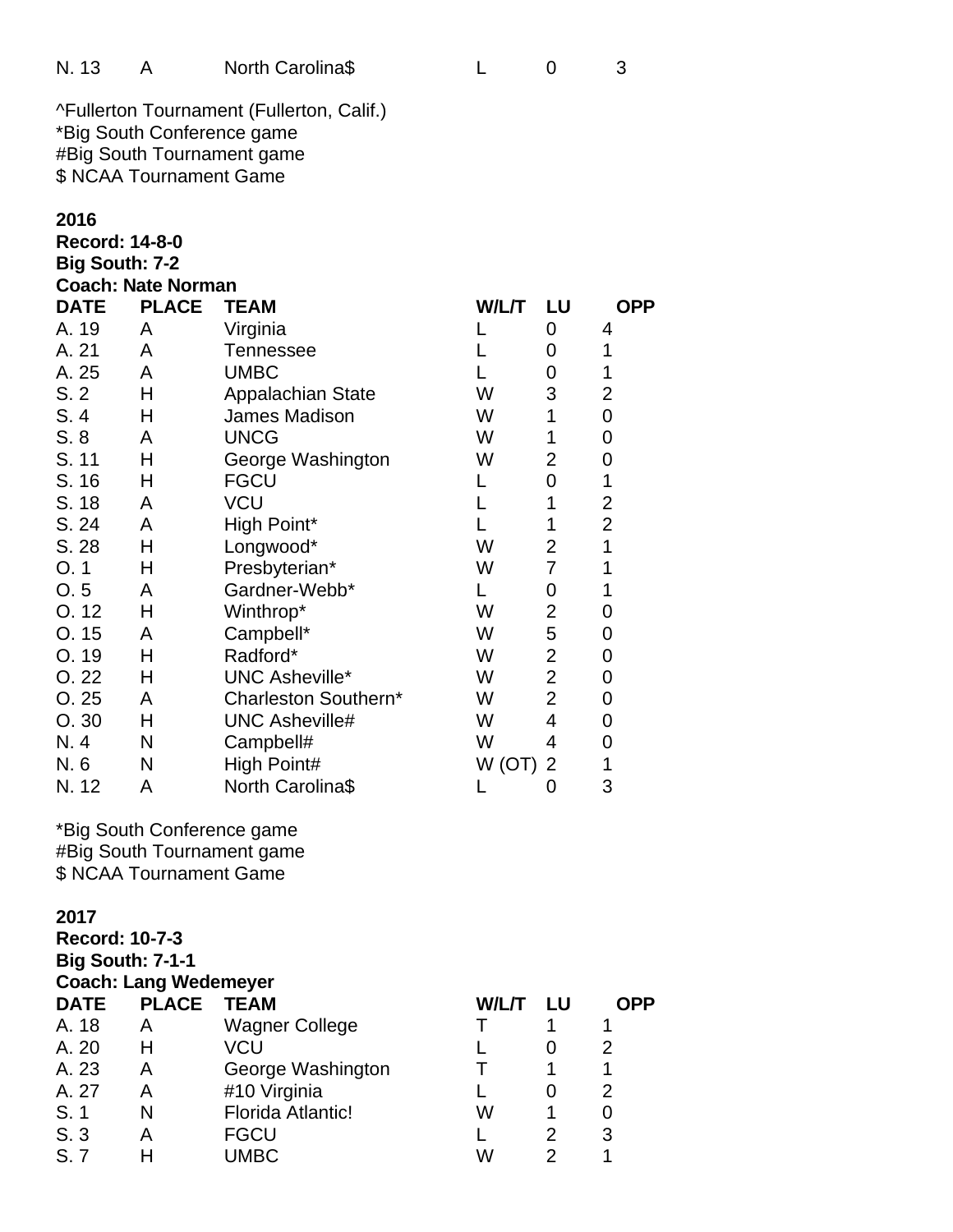| S. 10 | А | LSU                   |   |    |   |
|-------|---|-----------------------|---|----|---|
| S. 14 | А | James Madison         |   |    | 2 |
| S. 23 | н | Gardner-Webb*         | w |    | O |
| S. 27 | н | High Point*           |   | O) | 0 |
| S. 30 | Α | Winthrop*             | W | 2  | 1 |
| O.4   | Α | Radford*              | W |    | O |
| O.7   | н | Campbell*             | W |    | 0 |
| O.11  | Α | Presbyterian*         | W |    | 0 |
| O.14  | Н | Charleston Southern*  | W |    | 0 |
| O.18  | А | Longwood*             |   |    | 3 |
| O.21  | А | <b>UNC Asheville*</b> | W | 2  | 0 |
| O.27  | н | Gardner-Webb#         | W | 2  | 1 |
| N.3   |   | Longwood#             |   |    | 2 |

\*Big South Conference game !Played at Florida Gulf Coast #Big South Tournament game

**2018**

**Record: 6-11**

**ASUN: 5-3**

| <b>Coach: Lang Wedemeyer</b> |              |                   |       |                |     |  |
|------------------------------|--------------|-------------------|-------|----------------|-----|--|
| <b>DATE</b>                  | <b>PLACE</b> | <b>TEAM</b>       | W/L/T | LU             | OPP |  |
| A. 16                        | Н            | Elon              |       | 4              | 5   |  |
| A. 19                        | Н            | George Washington | (OT)  | 1              | 2   |  |
| A. 23                        | н            | LSU               |       | 0              |     |  |
| A. 26                        | A            | Campbell          | W     |                | O   |  |
| S.2                          | A            | William & Mary    |       |                | 2   |  |
| S.6                          | A            | #6 Virginia       |       | 0              | 6   |  |
| S.9                          | A            | Clemson           |       | 0              | 5   |  |
| S. 12                        | A            | James Madison     |       | 0              |     |  |
| S. 21                        | A            | Kennesaw State*   |       | 0              | 2   |  |
| S. 23                        | Н            | NJIT*             |       | 1              | 3   |  |
| O.5                          | A            | North Alabama*    | W     | $\overline{2}$ | 0   |  |
| O.7                          | A            | Lipscomb*         | W(OT) | 2              |     |  |
| O. 11                        | A            | FGCU*             |       | O              |     |  |
| O. 14                        | н            | Stetson*          | W     | 2              |     |  |
| O.19                         | н            | Jacksonville*     | W     | 1              | O)  |  |
| O. 21                        | н            | North Florida*    | W     | $\overline{2}$ |     |  |
| O.26                         | N            | FGCU#             |       | 1              | 2   |  |

\*ASUN Conference game #ASUN Tournament game

| 2019                  |                              |               |          |  |            |  |  |
|-----------------------|------------------------------|---------------|----------|--|------------|--|--|
| <b>Record: 10-7-3</b> |                              |               |          |  |            |  |  |
| <b>ASUN: 6-3</b>      |                              |               |          |  |            |  |  |
|                       | <b>Coach: Lang Wedemeyer</b> |               |          |  |            |  |  |
|                       | DATE PLACE TEAM              |               | W/L/T LU |  | <b>OPP</b> |  |  |
| A. 22                 | $\mathsf{A}$                 | Virginia Tech |          |  | З          |  |  |
| A. 25                 |                              | #9 Virginia   |          |  | 6          |  |  |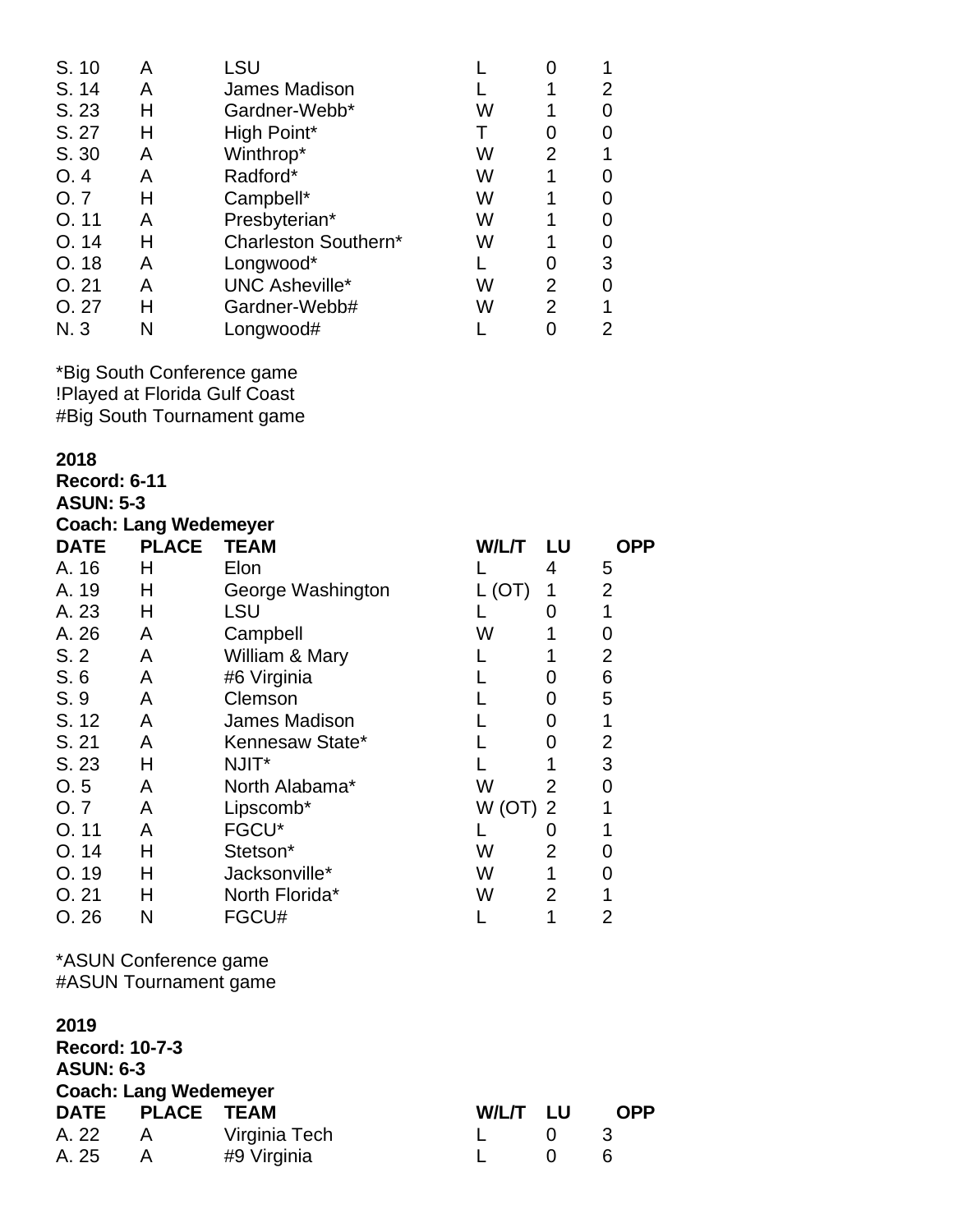| A. 29 | Н | William & Mary       | W      | 4              | 2 |
|-------|---|----------------------|--------|----------------|---|
| S.1   | н | <b>Old Dominion</b>  |        |                |   |
| S.5   | A | George Washington    |        | 2              | 3 |
| S. 8  | A | Delaware             |        | 0              |   |
| S. 12 | A | Elon                 |        |                |   |
| S. 15 | н | Pitt                 | W      |                | 0 |
| S. 19 | Н | <b>James Madison</b> | W (OT) | 3              | 2 |
| S. 22 | A | VMI                  | W      | 3              | 0 |
| S. 26 | A | Jacksonville*        | W      | $\overline{2}$ | O |
| S. 29 | A | North Florida*       | L (OT) | 0              |   |
| O.4   | н | Lipscomb*            | W      | 2              |   |
| O, 6  | н | North Alabama*       | W      | 3              | O |
| O.10  | A | Stetson*             | W      | 1              |   |
| O.13  | н | Kennesaw State*      |        | O              |   |
| O.20  | н | FGCU*                | W      |                | 0 |
| O. 27 | A | NJIT*                | W      |                |   |
| N. 1  | N | NJIT#                |        |                | 2 |

\*ASUN Conference game

#ASUN Tournament game

| 2021 Spring<br><b>Record: 7-6-5</b><br><b>ASUN: 2-3-3</b><br><b>Coach: Lang Wedemeyer</b> |              |                      |       |    |            |  |  |
|-------------------------------------------------------------------------------------------|--------------|----------------------|-------|----|------------|--|--|
| <b>DATE</b>                                                                               | <b>PLACE</b> | <b>TEAM</b>          | W/L/T | LU | <b>OPP</b> |  |  |
| F. 8                                                                                      | A            | VCU                  |       | 0  | 2          |  |  |
| F. 20                                                                                     | A            | <b>Old Dominion</b>  |       | 0  | 0          |  |  |
| F. 21                                                                                     | A            | <b>James Madison</b> | т     |    |            |  |  |
| F. 25                                                                                     | н            | Western Carolina     | W     | 1  | 0          |  |  |
| F. 28                                                                                     | Н            | Bellarmine*          |       | 0  | 1          |  |  |
| M. 4                                                                                      | A            | Kennesaw State*      | W     | 1  | 0          |  |  |
| M. 7                                                                                      | н            | North Alabama*       | W     |    | 0          |  |  |
| M. 11                                                                                     | A            | Lipscomb*            | Т     | 0  | 0          |  |  |
| M. 19                                                                                     | Н            | Lipscomb*            |       | 1  | 5          |  |  |
| M. 21                                                                                     | A            | North Alabama*       | Т     |    | 1          |  |  |
| M. 25                                                                                     | н            | Kennesaw State*      |       | 0  | 1          |  |  |
| M. 28                                                                                     | A            | Bellarmine*          | Т     | 2  | 2          |  |  |
| A. 1                                                                                      | Η            | Virginia Tech        |       | 3  | 5          |  |  |
| A. 7                                                                                      | н            | North Alabama#       | W     | 4  | 1          |  |  |
| A. 10                                                                                     | A            | Lipscomb#            | W     |    | 0          |  |  |
| A. 15                                                                                     | N            | North Florida#       | W     |    | 0          |  |  |
| A. 17                                                                                     | A            | Kennesaw State#      | W(OT) |    | 0          |  |  |
| A. 27                                                                                     | Ν            | Washington\$         |       | 0  | 3          |  |  |

\*ASUN Conference game #ASUN Tournament game \$ NCAA Tournament Game